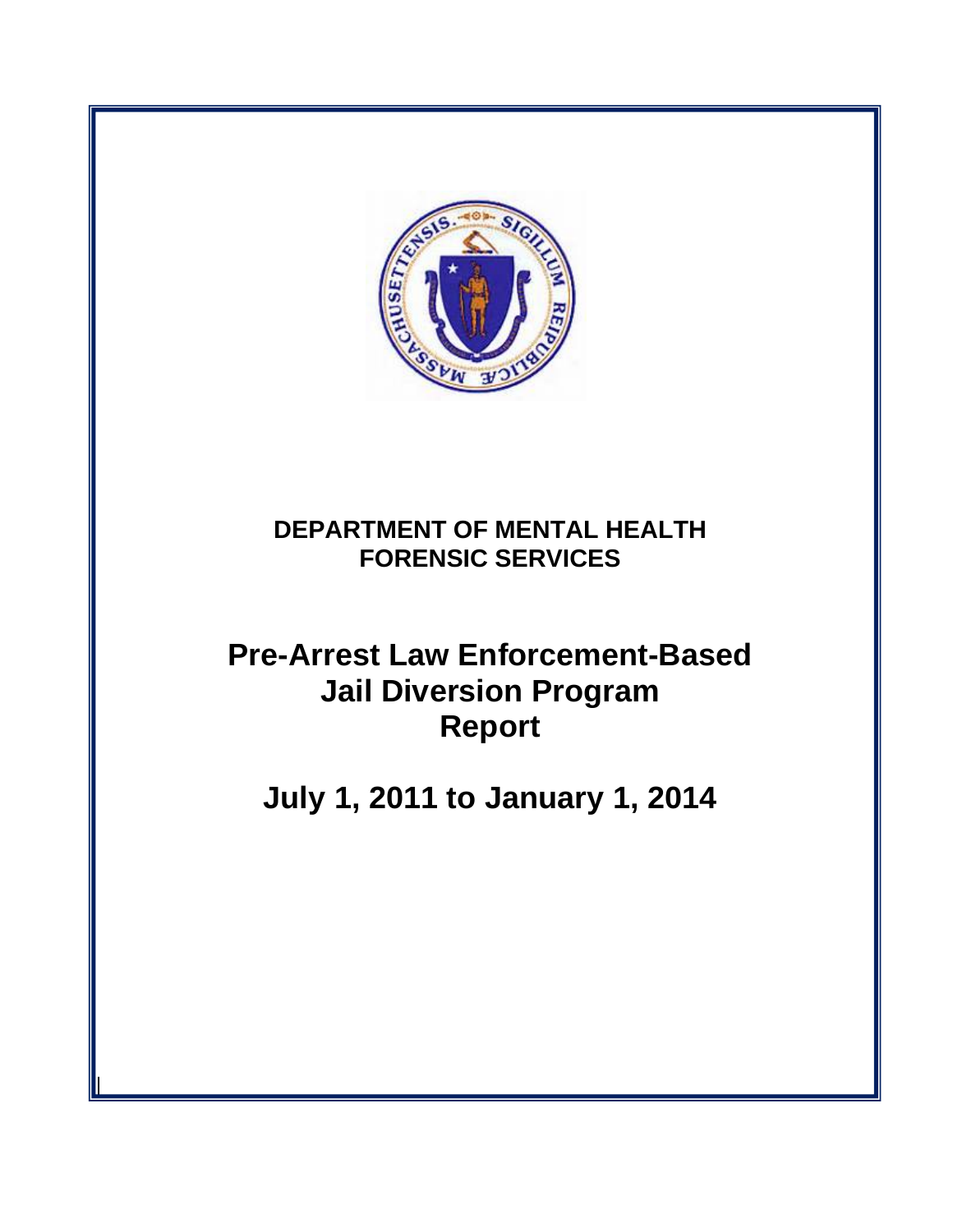#### **OVERVIEW**

There is a longstanding recognition that persons with mental illness are over-represented in the criminal justice system. While some arrests are necessary and appropriate, there are others in which individuals with mental illness might more appropriately be "diverted" into mental health and other treatment services in lieu of arrest and/or incarceration. The concept of "jail diversion" as it relates to the criminal justice system has many meanings. Different diversion programs target different points along the criminal justice continuum and a jail diversion program may relate to programs that provide alternatives to incarceration or those that avoid arrest and courts altogether.

Law enforcement-based jail diversion programs seek to redirect individuals with mental illness, substance use, and co-occurring disorders from the criminal justice system into treatment when appropriate and safe at the point prior to arrest. In addition, these programs seek to enhance public safety by identifying strategies that can be safe and effective in handling acute situations in which police are called regarding a person who is in an emotional crisis. This report provides information regarding Department of Mental Health (DMH) funded police-based jail diversion programs and summarizes the DMH supported mental health and law enforcement collaborative jail diversion initiatives in Massachusetts to date.

#### **For Questions Regarding this Report Contact:**

Karin Orr, LICSW Area Forensic Director Northeast Suburban Area Department of Mental Health [Karin.orr@massmail.state.ma.us](mailto:Karin.orr@massmail.state.ma.us) 617-626-8094

Or

Debra A. Pinals, M.D. Assistant Commissioner Forensic Services Department of Mental Health 25 Staniford St. Boston, MA 02114 [Debra.pinals@massmail.state.ma.us](mailto:Debra.pinals@massmail.state.ma.us) 617-626-8094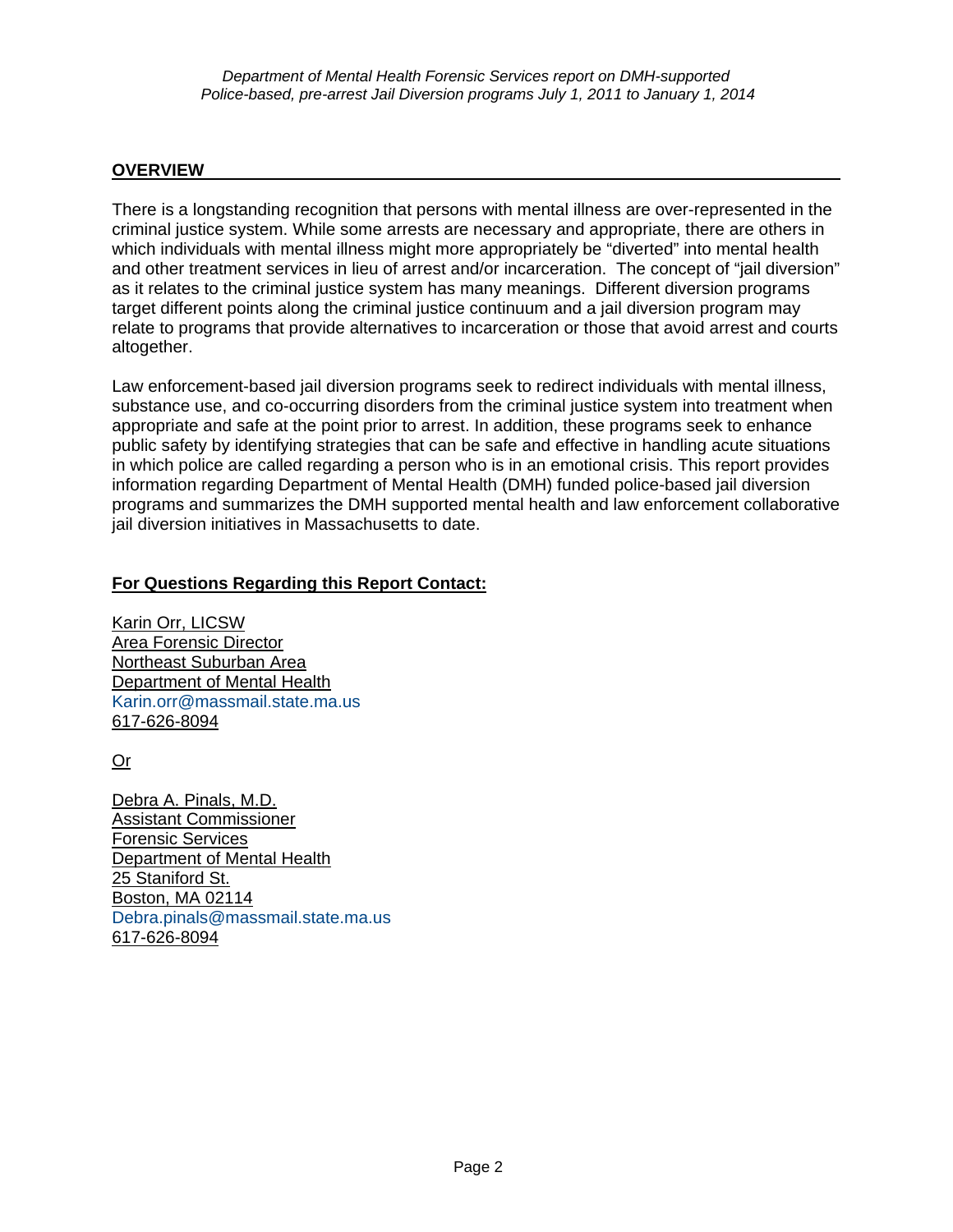#### **NATURE OF THE PROBLEM**

The need for jail diversion programs stems from several factors, including the following:

- People with mental illness and substance use disorders are **over-represented in the criminal justice system** compared to their prevalence in the general population.<sup>[1](#page-20-0)</sup>
- Around **7% to 10%** of all police calls involve a person with a mental disorder and up to **31%** of individuals in US jails suffer from serious mental illness. $2$
- A portion of individuals with serious mental illness cycle in and out of the mental health, substance use and criminal justice systems and may, for a variety of reasons, **receive minimal treatment**.
- $\blacksquare$  The TAPA Gains Center<sup>[3](#page-2-1)</sup> notes that people whose mental illness is untreated can sometimes act in ways that the general public considers to be frightening or threatening. When effective treatment is available, people with mental disorders and without substance use problems generally, except in rare circumstances, **present no greater risk** to the community than people in the general population.

Nationally, research is ongoing to evaluate data on jail diversion efforts as a means of addressing the problems identified above.

Ongoing efforts to support service delivery models that look at the intersection of mental illness and the criminal justice system are important to ensure that individuals with mental illness are appropriately directed to treatment. Because mental illness is in and of itself not associated with criminal behavior, decreasing symptoms of mental illness as an overall and sole target may not be a sufficient intervention to reduce criminal recidivism or time spent in

**Police-base jail diversion can:** 

- **Decrease criminal justice penetration for persons with mental illness and substance use disorders who may not have criminal tendencies but who need treatment**
- **Alleviate jail overcrowding**
- **Improve public safety**

jail.<sup>[4](#page-2-2)</sup> Thus, jail diversion programs must consider broader goals of also decreasing criminal justice penetration for persons with mental illness and substance use disorders who may not otherwise have criminal tendencies. Jail diversion programs can alleviate jail overcrowding, reduce unnecessary prosecution and court costs, and reduce incarceration costs.

 $\overline{a}$ <sup>1</sup> Steadman, H. J., F. Osher, P. C. Robbins, B. Case, and S. Samuels Prevalence of Serious Mental Illness among Jail Inmates.

<span id="page-2-0"></span>*Psychiatric Services* 60 (2009): 761–65. 2 **Consensus Project** publication: Fact Sheet: Law Enforcement and People with Mental Illness (http://consensusproject.org/downloads/fact\_law\_enforcement.pdf). The Criminal Justice/Mental Health Consensus Project, coordinated by the Council of State Governments Justice Center, is an unprecedented, national effort to help local, state, and federal policymakers and criminal justice and mental health professionals improve the response to people with mental illnesses who come into contact with the criminal justice system

<span id="page-2-1"></span><sup>3</sup> The National **GAINS TAPA Center** (Technical Assistance and Policy Analysis) for jail diversion provides assistance to help communities design, implement and operate integrated systems of jail diversion. The center provides an array of on-site, webbased, and telephone technical assistance to enhance the capacities of communities and states to develop jail diversion programs that are sustainable, effective, and accountable as part of their strategies for mental health system transformation. 4

<span id="page-2-3"></span><span id="page-2-2"></span><sup>&</sup>lt;sup>4</sup> Steadman, Henry, Dupuis, Seth and Morris, Laura. "For Whom Does Jail Diversion Work? Results of a Multi-Site Longitudinal Study" *Paper presented at the annual meeting of the American Psychology - Law Society, TBA, San Antonio, TX*, 2012-06-21.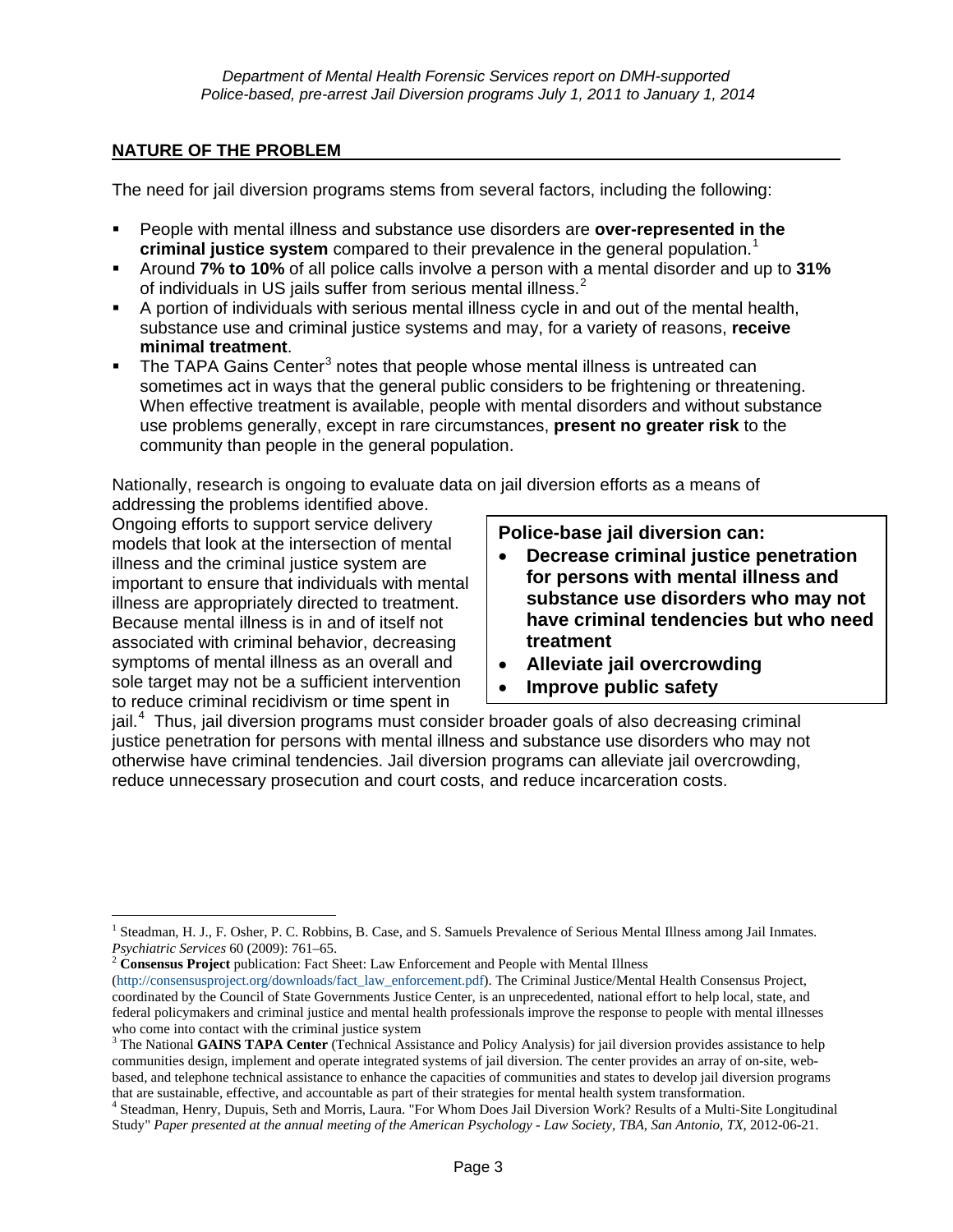Jail diversion programs may also improve public safety. Effective programs help people with mental illness access appropriate treatment, help them live their lives with fewer symptoms, and can provide incentives to stay in treatment thereby minimizing or ending the costly cycling through crisis care. They can also help encourage strategies of working with individuals who may be in crisis in a way that can de-escalate behavioral disruption, thereby enhancing safety for all.

Diversion programs are a compassionate response to individuals with mental illness who need treatment and are not a public safety risk but might otherwise be incarcerated. It seems increasingly clear that individuals who receive appropriate mental health treatment in the community typically have better long-term outcomes. **HOW JAIL DIVERSION WORKS** 

A framework known as the *Sequential Intercept Model*<sup>[5](#page-2-3)</sup> helps clarify how and where to best intervene with people with mental illness in the criminal justice system. There are multiple points within five categories (or intercepts) where targeted interventions can affect individuals' movement into or within the criminal justice system. The five main intercepts generally can be described as follows:

- 1. Law enforcement / Emergency services
- 2. Booking / Initial court hearings
- 3. Jails / Courts, including specialty courts (drug, veteran, and mental health)
- 4. Re-entry
- 5. Community corrections / Community support

Various jail diversion programs typically target one of the five "intercept" categories. Diversions occurring through law enforcement and emergency services can redirect individuals from the entire criminal justice system, thereby avoiding contact with the multiple layers of subsequent criminal justice settings altogether. The Commonwealth's DMH police-based diversion programs target the first intercept, Law enforcement / Emergency services, where some of the highest cost savings may be realized (e.g., avoidance of costs associated with booking, court processing, etc., unnecessary emergency room visits or hospitalizations through linkages to alternative points of care).

## **MASSACHUSETTS MODELS OF POLICE-BASED PRE-ARREST DIVERSION**\_\_\_\_\_\_\_

DMH has worked since 2003 in the field of police-based jail diversion programs and for many

more years before that on special programs related to ad hoc training of law enforcement officers on topics related to mental illness, mental health services, and crisis deescalation.

In examining this rich history, and in looking at national models, DMH has continued to evolve its efforts toward developing grant-funded

**DMH has worked since 2003 in the field of police-based jail diversion programs and for many more years before that on special programs related to ad hoc training of law enforcement**

<span id="page-3-0"></span> 5 *The Sequential Intercept Model of Jail Diversion;* Psychiatric Services 57:544-549, April 2006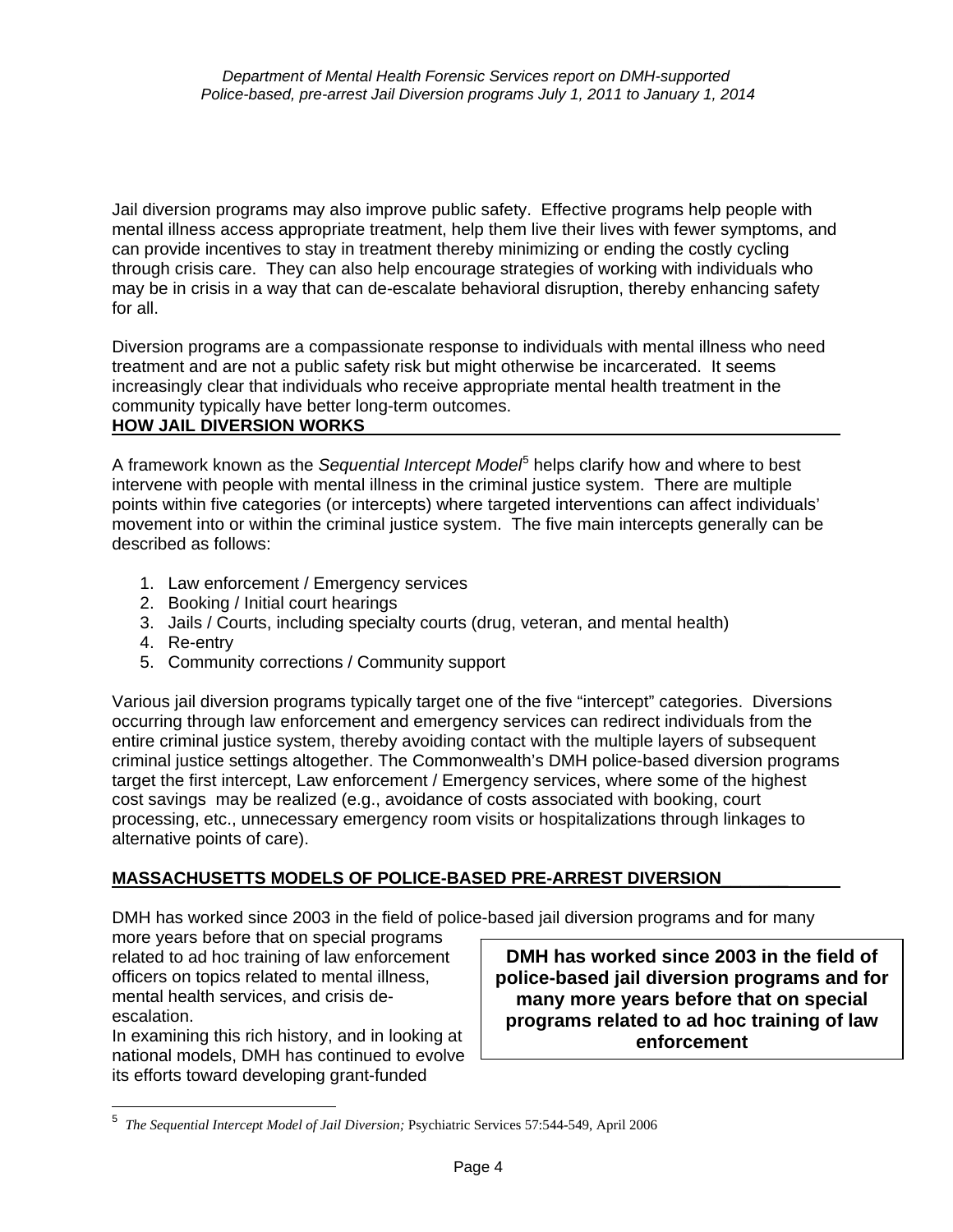programs of police-based pre-arrest diversion and specialized law enforcement training. Successful jail diversion programs have common elements regardless the model type.<sup>[6](#page-3-0)</sup> DMH has kept these (below) elements in mind when developing requests for proposals for policebased jail diversion grant programs.

- **Community-based interagency service coordination with a high level of cooperation and** commitment between all parties
- **Regular meetings of key partners**
- **Strong leadership**
- Early and effective identification of candidates appropriate for the various diversion programs
- Liaisons accountable for linking the judicial, correctional, juvenile justice, and mental health systems
- Culturally competent participating staff who have expertise and interest in the criminal justice and mental health systems
- Mental health training for law enforcement to identify and skillfully and safely intervene when encountering those with behavioral health crises.

The lead agency for the DMH-supported Police-Based diversion programs must be a police or sheriff or other local public agency (cities and towns may apply), and the police, sheriff or other public agency must play a key role in the program's design, administration and operations to be considered for grant funding by the DMH.

Further, goals of all of pre-arrest jail diversion programs must include: 1) development of safe and effective programs to educate police and related personnel through training on topics related to mental health and emotional crises to help develop the knowledge base and practice of first responders; and 2) development or maintenance of meaningful community partnerships with behavioral health providers to facilitate diversion, when appropriate and safe, of adults and/or youth with mental illness or serious emotional disturbance from the justice system to community based treatment. In recent years, an additional emphasis has been supported to help divert youth and persons with a history of military service from arrest when appropriate.

> **In recent years, an additional emphasis has been supported to help divert youth and persons with a history of military service from arrest when appropriate**

## **Police-Based Crisis Intervention Teams (CIT)**

Developed in Memphis, Tennessee, the CIT model, now internationally recognized as one of the leading police-based models to help individuals with mental illness that come into police contact, represents the development of a specialized law enforcement "team" and uses a systematic approach that links law enforcement and mental health provider communities and response capability. The CIT model attempts to maximize the abilities of the participating officers to respond to officer calls for individuals with emotional disturbances. It trains responding officers to identify and safely respond to individuals experiencing emotional

<span id="page-4-0"></span> 6 TAPA Center for Jail Diversion; Psychiatric Services. 1999 Dec; 50 (12):1620-3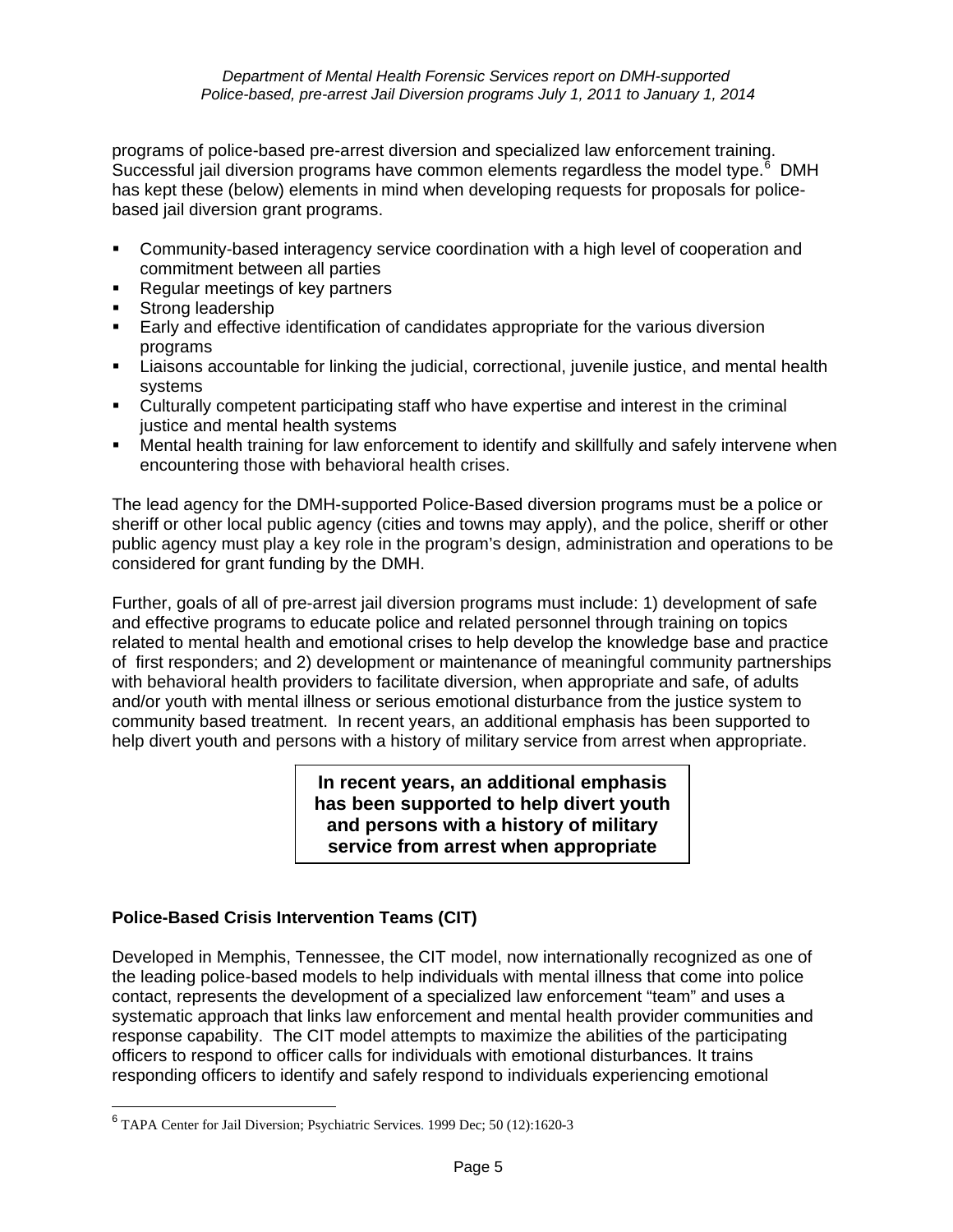disturbance, mental illness, and substance use. A CIT program is developed through rigorous 40-hour training on identification of mental illness, de-escalation techniques and local resources available to officers for referral. CIT training is typically offered to a minimum of 20% of volunteers from the police force and includes staff from each shift enabling officers with this specialty training to intervene and respond to mental health crises on any shift.

> **CIT goes beyond training …officers. It also involves the development of a local multi-agency community infrastructure, creation of formal policies of response to individuals in emotional crisis, and formalized diversion efforts…**

This model goes beyond the training required of the individual CIT officers. It also involves the development of a local multi-agency community infrastructure, creation of formal policies of response to individuals in emotional crisis, and formalized diversion efforts between community partners and law enforcement. Arrangements are often made with local providers for "drop off" sites for police to bring individuals in crisis, thereby diverting individuals into the least restrictive treatment setting for the individual, and avoiding unnecessary emergency room visits and arrests. Goals of CIT programs include enhanced officer and community safety (data shows fewer injuries for all involved) and improved access to behavioral health services for individuals in need.

The number of CIT programs across the country has grown exponentially. Early data on this model suggests that officers who are CIT trained within police departments with a CIT infrastructure are better prepared, have greater confidence in responses to mental health calls, and have more empathy than non-trained officers when interacting with individuals who have mental illness and substance use disorders. Lower arrest rates and greater likelihood of treatment engagement were also noted for these integrated team models. Given emerging research related to CIT as a best practice, DMH has developed grant funding to increase the development of this model as one that may be effective in certain jurisdictions of the Commonwealth.

In Massachusetts, CIT training can also enhance the officer's knowledge of local resources, including how to access Massachusetts Behavioral Health Partnership Emergency Service Providers (ESP) who can, when available and appropriate, arrive to a scene simultaneously with a CIT-trained officer to also offer further assistance in assessing a situation and potentially diverting a person from arrest. In this way, CIT police programs and ESP programs can work in partnership to serve their communities.

#### **Mental Health Police-Based Programs (Co-response)**

This model is a mental-health based diversion model that pairs a clinician, most often an emergency service clinician of the local ESP team, with police to co-respond to calls with mental health elements. The clinician in this model is embedded into the police department during their work hours. Calls in which clinicians participate deliberately involve individuals experiencing emotional distress and/or psychiatric symptoms that may also have co-occurring substance use issues.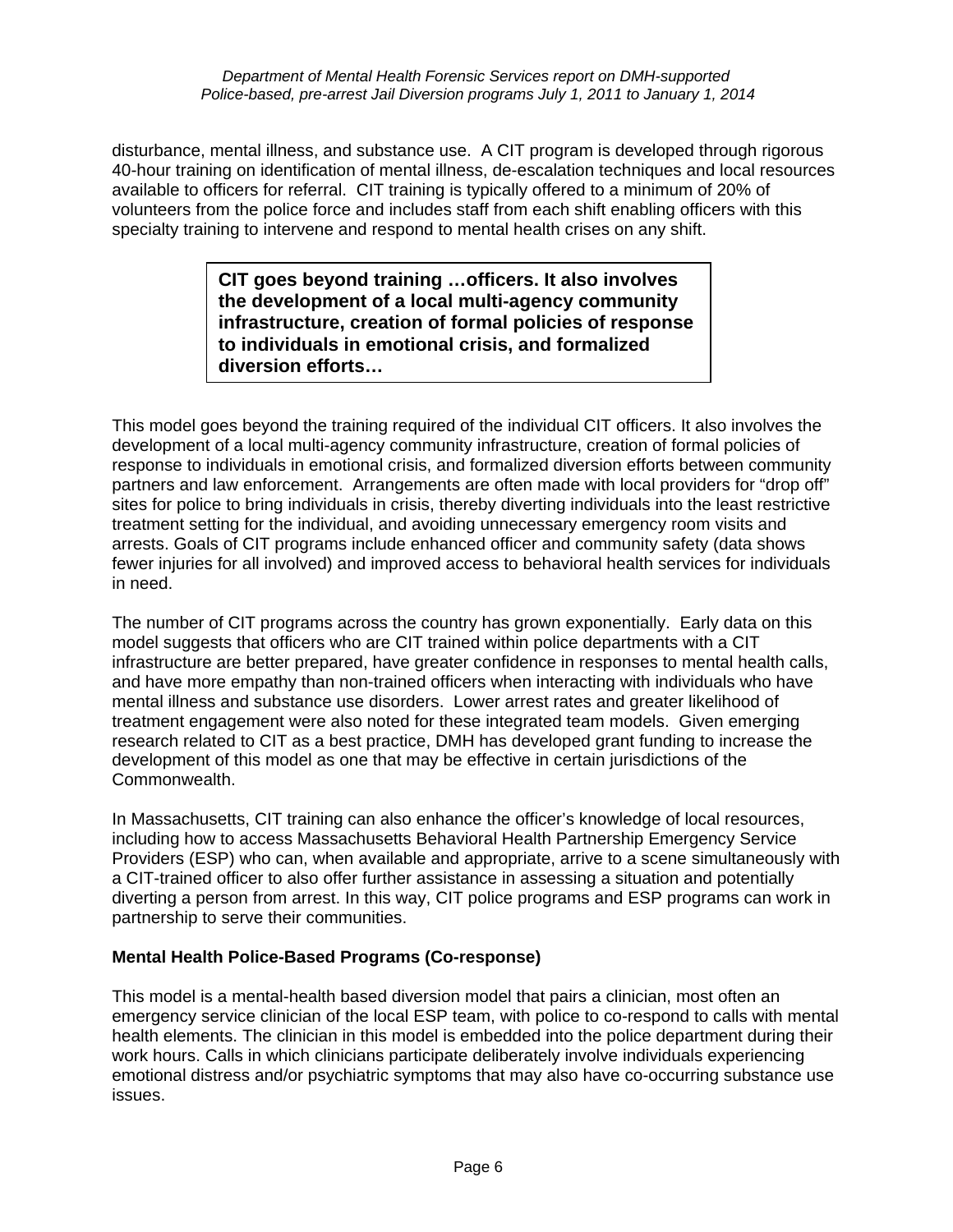Responding police officers determine whether a person is a candidate for jail diversion or must be arrested in any given situation. While on site with police, the mental health clinician evaluates the need for hospitalization, makes referrals, and later can provide follow-up services to link the individual to further treatment if needed.

Diversion from arrest to acute psychiatric inpatient care is the most frequent diversionary activity for this model, but post-booking diversion from lock up to inpatient services also occurs. In addition, the police-based clinicians provide a liaison to police in non-crisis situations like assisting police with wellness checks and death notifications and working with police in other non-criminal community encounters as needed. The presence of clinicians in a police station can further enhance police knowledge and skills as well as community partnerships with ESP programs.

This model developed across the country in various cities. The first of this co-response model in the Commonwealth, which helped spearhead jail diversion programming in the state overall, was developed by the Framingham Police Department in collaboration with Advocates, Inc., through private funding and has since been sustained through state DMH funding (see below).

#### **Innovative models of Police-Based Jail Diversion**

Innovative diversion programs combine components of different models noted in this document (e.g., Police Response or Mental Health Professionals and Police Based Response) with other elements to develop a community-specific program effective at identifying individuals with mental illness and diverting them from arrest. The "Innovative" program label was coined by DMH in an FY11 Request for Response that sought to address those diversion activities that develop organically within a community and may not fit neatly into one of the above defined models. Examples of Innovative programming include:

- police training to respond to incidents involving mental and behavioral health issues;
- use of a program coordinator to work with police to develop mechanisms of diversions from arrest, training and data collection; and/or
- **•** development of police policies and approaches toward support for diversion of individuals with co-occurring disorders from criminal justice involvement into treatment
- development of opportunities for community problem-solving conferences to help leverage resources to assist individuals who may present repeated challenges to law enforcement, first responders and mental health service providers

For example, a police department may propose that a percentage of law enforcement and community services staff (e.g., police, psychiatric emergency service staff, emergency hospital staff, hospital security, dispatch, and college security staff) be trained together and hold regular meetings to develop seamless diversion opportunities to address that community's needs.

Diversion innovations have included the use of Peer Specialists (generally someone with *lived experience with mental illness*). Examples of integrating peer specialists into law enforcement diversion programming include 1) training to sensitize police and other public justice-related professionals to issues affecting individuals with mental illness at risk of criminal justice contacts, 2) providing follow-up visits and/or case coordination to individuals who were diverted or deemed at risk of arrest, 3) providing a consumer voice to police and/or other public justicerelated professionals in development of diversion protocols and policies, and 4) participating as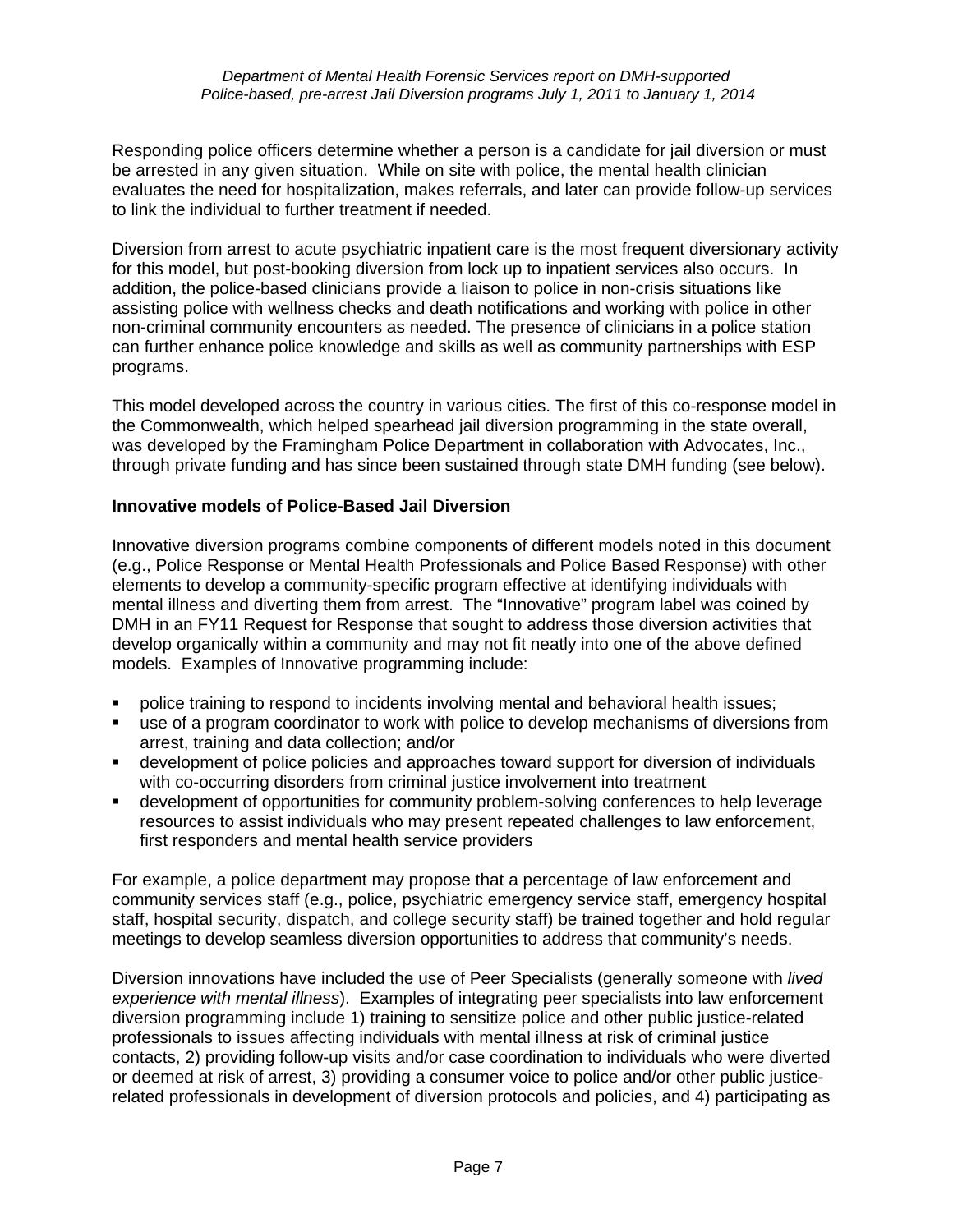a resource to police and/or other public justice agency as part of a broader specialized law enforcement program model.

> **Diversion innovations have included the use of Peer Specialists**

Like all other police-based diversion models, an Innovative approach requires a working partnership between law enforcement and local mental health programs, including emergency service programs and working in partnership with the Department of Mental Health.

## **Mental Health First Aid (MHFA) Training for Police**

Developed in Australia, MHFA model is a standardized training curriculum that has widespread application and has had a growing impact in the United States. In the police-based jail diversion context, it is used with law enforcement and others (e.g., dispatchers, EMT personnel) to educate officers and others in the first responder context on basic interventions for common mental health problems, substance use disorders, and crisis situations. The course is designed to increase mental health literacy, decrease mental health stigma, and increase early and appropriate access to help by people with mental health problems. Officers learn how to provide assistance in both mental health crisis and non-crisis situations. MHFA consists of a 12-hour course by a Certified Trainer to help individuals learn to identify, understand, and respond to signs of mental illnesses and substance use disorders. MHFA certification training is administered through Mental Health First Aid USA, which is managed by the National Council for Community Behavioral Healthcare, the Maryland Department of Health and Mental Hygiene, and the Missouri Department of Mental Health.

While MHFA is not in and of itself a police-based Jail Diversion Program, its training for officers provides one component to help advance officers' ability to respond to mental health crises. Over the last two DMH grant initiatives, the Massachusetts DMH has funded this training as one potential key element of diversion activities for police departments looking to expand their knowledge related to persons with mental illness and to consider expansion of diversion capabilities. MHFA has been recognized by DMH more broadly as a priority training tool of first responders.

## **CURRENT POLICE-BASED PROGRAMS FUNDED BY DMH**\_\_\_\_\_\_\_\_\_\_\_\_\_\_\_\_\_\_\_\_\_\_

With appropriations provided by the Commonwealth, the programs currently funded by the Massachusetts DMH, along with the model utilized, are summarized in **Figure 1** below. Most of the programs are funded by a fiscal grant mechanism. Some are funded through ongoing program appropriations.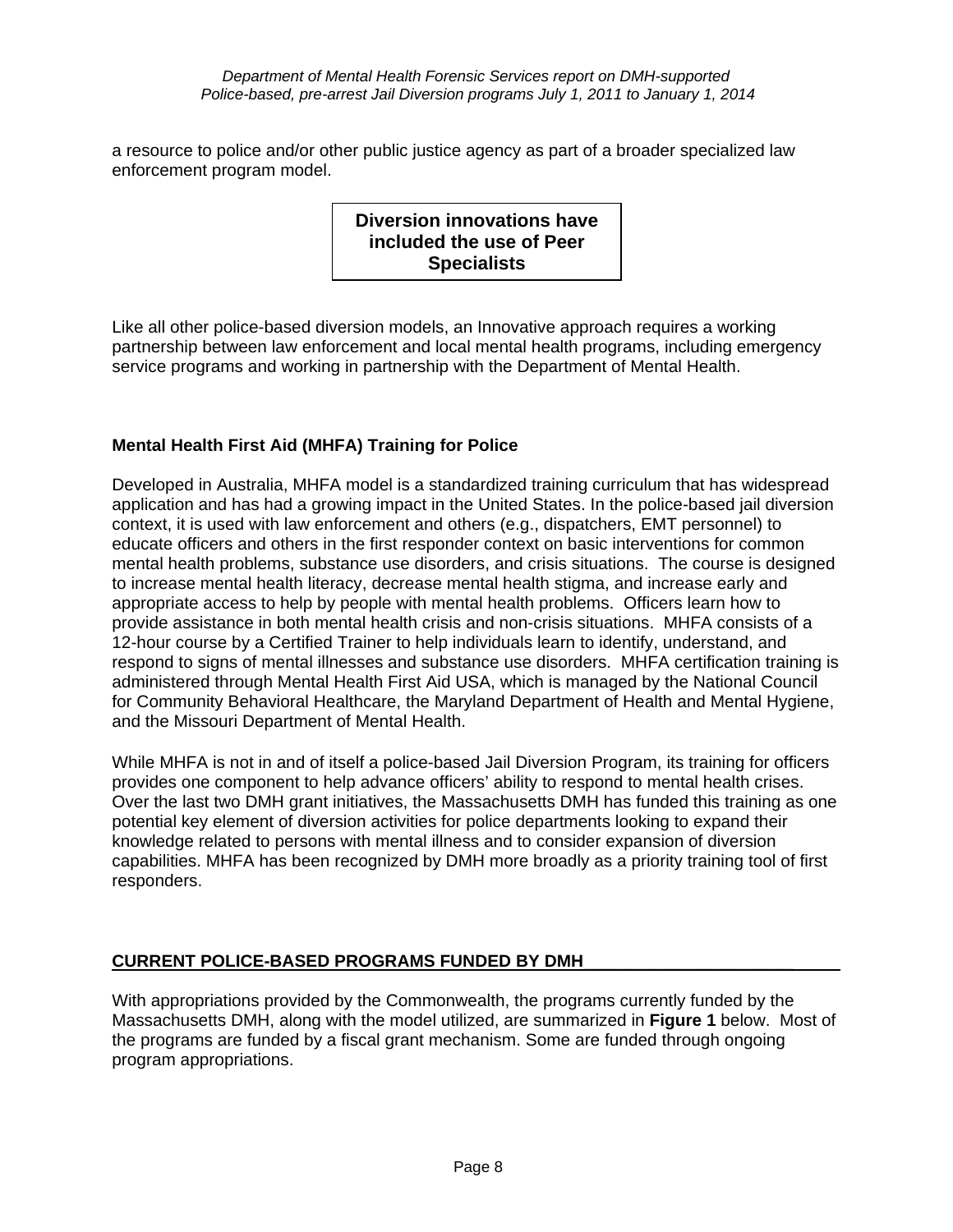| <b>City / Town / Provider</b>                                                       | <b>Grant/Funding start date</b> | <b>Diversion model</b>  |  |
|-------------------------------------------------------------------------------------|---------------------------------|-------------------------|--|
| Arlington<br>1.                                                                     | FY2010<br>Co-response/MHFA      |                         |  |
| 2.<br><b>Bedford</b>                                                                | FY2013                          | Innovative/MHFA         |  |
| 3.<br>Boston-B2                                                                     | FY2010                          | Co-response             |  |
| Boston-D4<br>4.                                                                     | FY2011                          | Co-response             |  |
| Boston-C11<br>5.                                                                    | FY2013                          | Co-response             |  |
| 6.<br><b>Brockton</b>                                                               | FY2011                          | <b>CIT</b>              |  |
| 7.<br>Danvers                                                                       | FY2014                          | CIT/MHFA                |  |
| 8.<br>Egremont                                                                      | FY2013                          | <b>CIT</b>              |  |
| 9.<br>Fitchburg                                                                     | FY2013                          | MHFA/CIT                |  |
| 10. Framingham                                                                      | FY2008                          | Co-response             |  |
| 11. Holyoke                                                                         | FY2014                          | CIT/MHFA                |  |
| 12. Marlboro                                                                        | FY2010                          | Co-response             |  |
| 13. Northampton                                                                     | FY2011                          | <b>CIT</b>              |  |
| 14. Quincy                                                                          | FY2008                          | Co-response             |  |
| 15. Salem                                                                           | FY2014                          | CIT and p/t co-response |  |
| 16. Somerville                                                                      | FY2012 (2/1/12)                 | CIT/MHFA                |  |
| 17. Somerville (for Greater<br>Boston & parts of<br>Middlesex County)               | FY2014                          | CIT-TTAC*               |  |
| 18. Taunton                                                                         | FY2008                          | CIT-like model          |  |
| 19. Wakefield                                                                       | FY2013<br>CIT/innovative        |                         |  |
| 20. Waltham                                                                         | FY2008                          | Co-response/MHFA        |  |
| 21. Watertown                                                                       | FY2008                          | Co-response             |  |
| 22. Westfield                                                                       | FY2014                          | <b>CIT</b>              |  |
| 23. Worcester                                                                       | FY2012 (2/1/12)                 | Co-response/MHFA/CIT    |  |
| 24. Behavioral Health<br>Network in western MA<br>(Holyoke, Westfield,<br>Chicopee) | FY2014                          | CIT-TTAC*               |  |
|                                                                                     |                                 |                         |  |

**Figure 1. Police-based jail diversion programs supported by DMH in FY 2014** 

\*A CIT-TTAC (CIT Training & Technical Assistance Center) is a new grant mechanism initiated in FY14 to create a hub for CIT development across a region. Each CIT-TTAC partners with surrounding towns and police departments for consolidated training, exploration of community partnerships and mentoring opportunities, and development of relevant protocols.

> **A CIT-TTAC (CIT Training & Technical Assistance Center) is a new grant mechanism initiated in FY14 to create a hub for CIT development across a region**

#### **POLICE DIVERSION PROGRAMS IN ACTION: CASE EXAMPLES**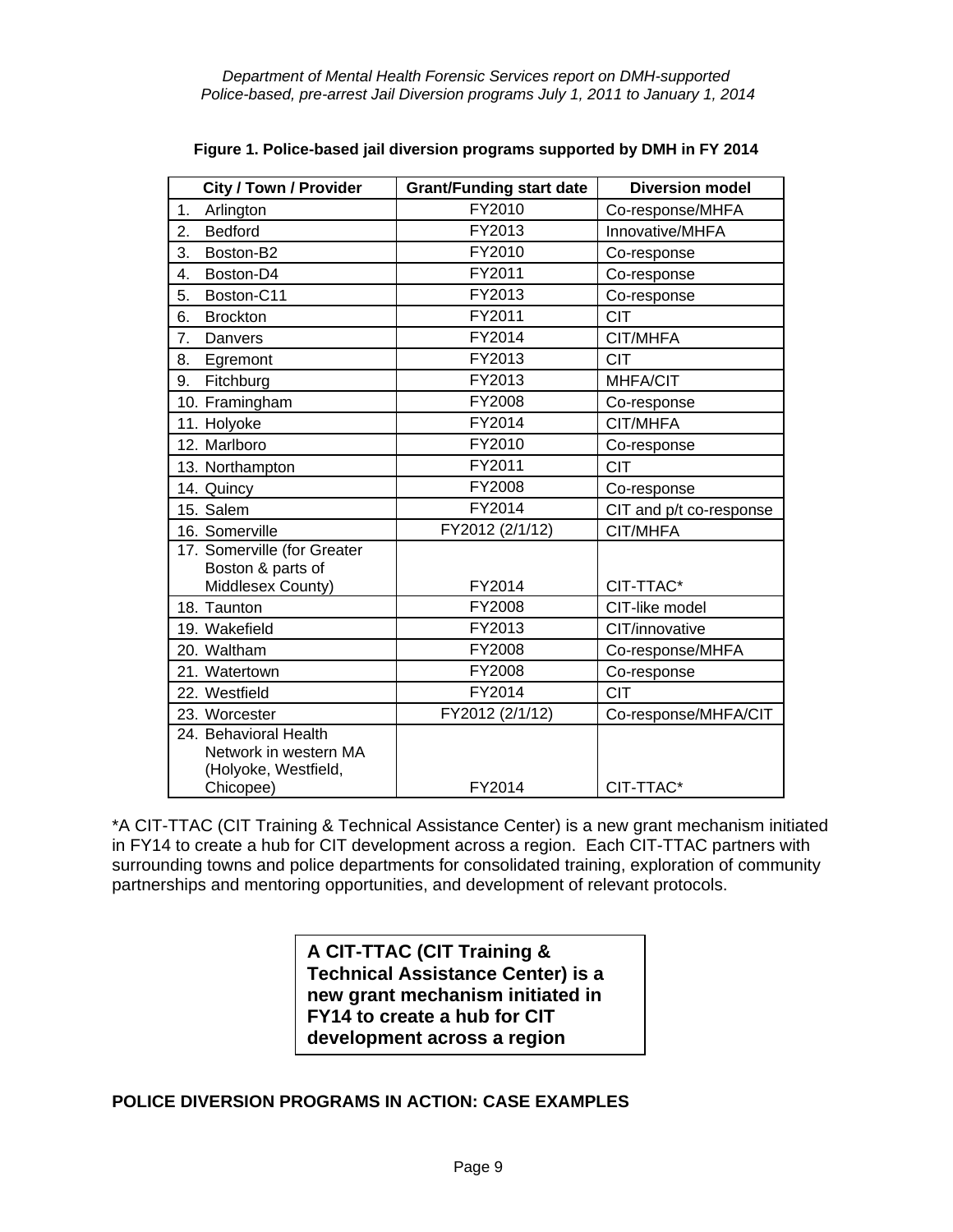Below are examples of a few of DMH-supported police-based jail diversion activities.

**Boston:** Officers were called to respond to a local residence where a male teenager [known to local providers and police] was "out of control" and aggressive toward his mother. The Coresponse clinician and officer heard the call over the Boston Police Department (BPD) radio and responded as they knew this family from prior responses. The individual has a history of impulsivity and anxiety when police are called to his residence and has a history of assaulting officers in an attempt to 'get away' when officers arrive. The JDP clinician and Officer were able to educate responding officers on the individual's history in an attempt to reduce the anxiety of the situation for him. The individual was diverted from arrest for assault (he attempted to assault officers on scene) and was brought to Children's Hospital where he entered treatment. The Boston Emergency Service Team (BEST) Bay Cove team took over follow up care, ensuring he received proper attention.

**Boston's Peer Specialist:** Peer Support is an increasingly utilized service model for providing care to people with a variety of illnesses, including mental illness. Peer support is based on the notion that personal experience provides a unique and critical element in the recovery process. The Boston JDP provides a peer specialist who works with clients initially referred by the Boston Police Department and the BEST jail diversion clinicians. The peer specialist provides peer-topeer supportive services (by phone, email and in person) for individuals with mental illness who come into contact with the Boston Police.

**Brockton:** Soon after the forty hours of CIT training was completed to fifteen Brockton police officers, one of the newly trained female CIT officers used her CIT skills to work with a man who had special martial arts abilities and made her concerned that he may use them to harm her. In addition to requesting Brockton Multi-Service Center (BMSC) respond to the scene (who were working on section 12 paperwork), the female officer also called her CIT Supervisor for Brockton PD and her Sergeant to come to the scene, as both of them also had martial arts skills.. When he walked into the home, the Sergeant observed a man sitting in a chair making gestures with his hands that were consistent with a form of martial arts, yet talking erratically. The Sergeant began by asking the gentleman what kind of karate he was using, and they engaged in a discussion focused on where they had trained in their martial arts and discovered that they had learned from the same teacher. Immediately the gentleman felt a bond with the Sergeant, and the Sergeant was more able to ask him what had occurred that made him so agitated. The Sergeant then went on to explain that the best thing to do at that time was to get him to the hospital for a psychiatric evaluation. The Sergeant explained options to the man, and the man chose to go without restraints and in the back seat of the Sergeant's cruiser. While talking to the gentlemen, this gentleman admitted he needed help. He felt as though his violent temper might erupt and did not want that to happen, but had difficulty controlling it. The Sergeant provided reassurance and information about the steps involved with the Emergency Department (ED) visit and care he could receive afterwards.

Perhaps indicative of the empowering potential of dialogue, while the gentleman was waiting at the hospital ED, he helped calm another younger patient while he waited for a psychological evaluation.

**Fitchburg:** The Fitchburg Police Department had most of its officers trained in Mental Health First Aid (MHFA) and about 20% of trained in the Crisis Intervention Team (CIT) model. Over the summer of 2013, various members of the Police Department responded to a 37-year-old male's apartment several times for calls including excessive noise, disturbing the peace, and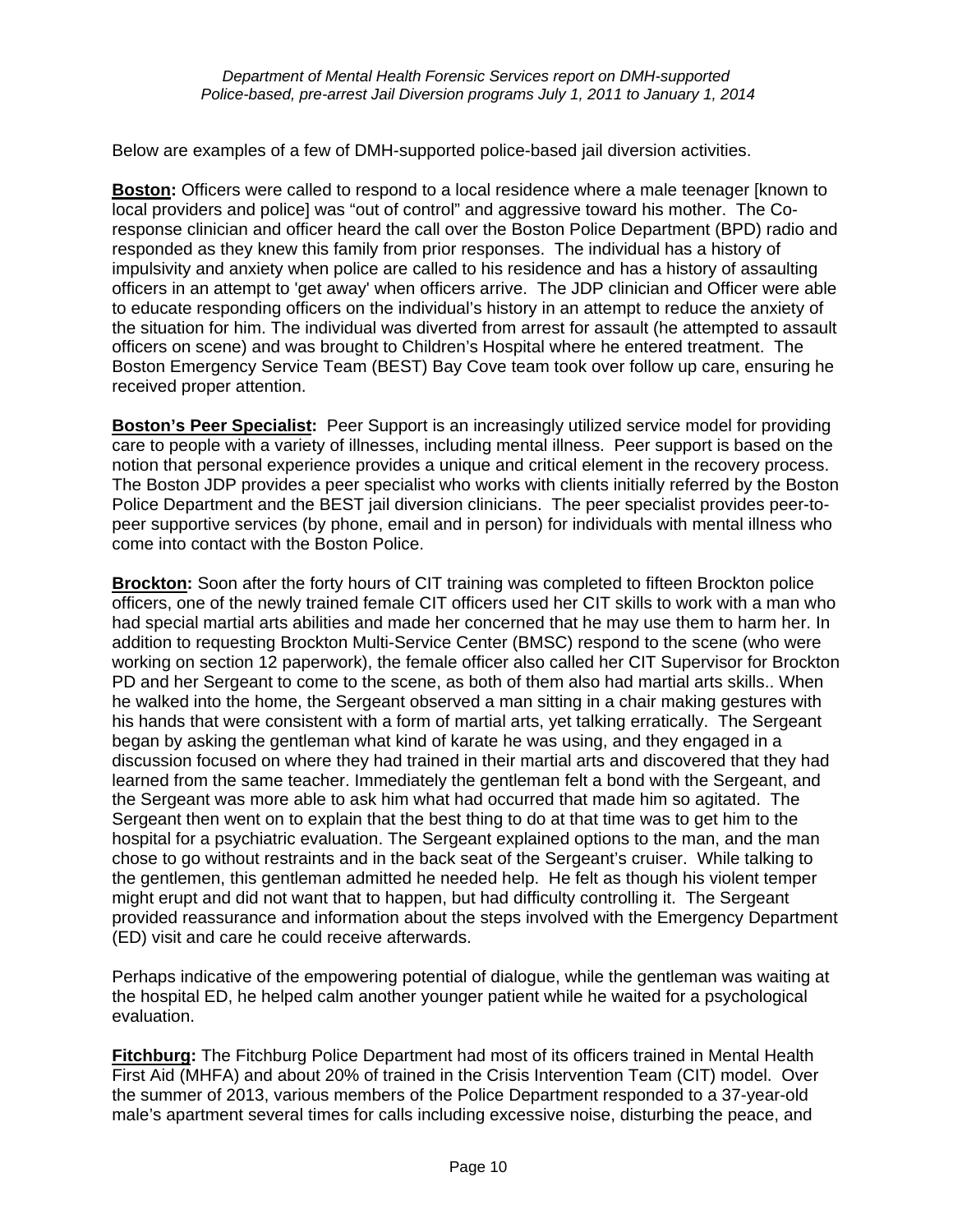suicidal threats. During one of their first interactions as MHFA-trained officers, the officers were able to de-escalate a situation with this person and no arrest was made. On the second occasion, his behavior could have warranted arrest for several charges including disturbing the peace. The MHFA-trained officers recognized, however, that he was suffering from a mental health crisis; they noted he appeared visibly upset, confused and was making suicidal threats in their presence. Instead of arresting him, they decided to contact the Emergency Services Provider (Community HealthLink) and had him taken to the Emergency Department for assessment of his need for a psychiatric hospitalization.

**Marlborough:** The Marlborough JDP clinician assisted an older woman who was recently widowed, the mother of an adult with developmental disabilities and who had many other financial/health/family concerns. She reported that she did not think that she could handle all the stressors and she began drinking alcohol to the point where her family was extremely concerned. The family called the police for a wellbeing check and, although there were no immediate safety concerns, the clinician was able to get the woman to understand more about the potential disadvantages of drinking with her medical condition, the signs and symptoms of depression, and to educate the family. The mother was provided a crisis counseling appointment the following day to facilitate engagement in mental health treatment and support.

**Worcester:** A 911 call was placed by a concerned father in November 2013 to check on the well being of his young adult son. The son was expressing suicidal thoughts and was not answering his phone or door. The father requested police assistance in gaining entry to his son's apartment to see if his son required medical assistance. The Fire Department was dispatched and gained entry though an opened window, but the son was not there.

Worcester Police Department's Crisis Intervention Unit reviewed the week's calls and flagged this call for follow up. The case was given to a CIT officer who contacted the father. During this conversation, the officer learned that the son served in the military for two years in Iraq and had a difficult time reintegrating back into civilian life. The father told the officer that his son served honorably in Iraq and returned home to find a promising career, only to have increasing difficulties, likely related to acute symptoms of Posttraumatic Stress Disorder (PTSD), resulting in a 100% disability determination by the Veteran's Administration.

The father stated that his son was so bothered by the nightmares, that he began to use alcohol and drugs to cope, causing him to miss work. The son became angry and self-destructive, and became involved in drug dealing, resulting in threats of harm to his life. With many relationships damaged, the father stated that his son had become suicidal and clearly expressed his wish to die as well as a desire to use his combat training to kill the drug dealers that have been threatening him. The father believed his son would act on these thoughts, motivating him to contact the police for a wellness check.

The CIT officer coordinated transportation of this man to Community HealthLink, the local Emergency Service Provider, to evaluate his level of risk and address his suicidal thoughts. Following this assessment, he was held pending a psychiatric hospitalization.

The CIT officer also contacted the Commonwealth's Department of Veterans Services SAVE team and convened a meeting at the Worcester Police Department the next day to introduce family members to the peer specialist of the SAVE team. The SAVE team listened to the family's concerns and informed them of services that were available to the son. It was clear to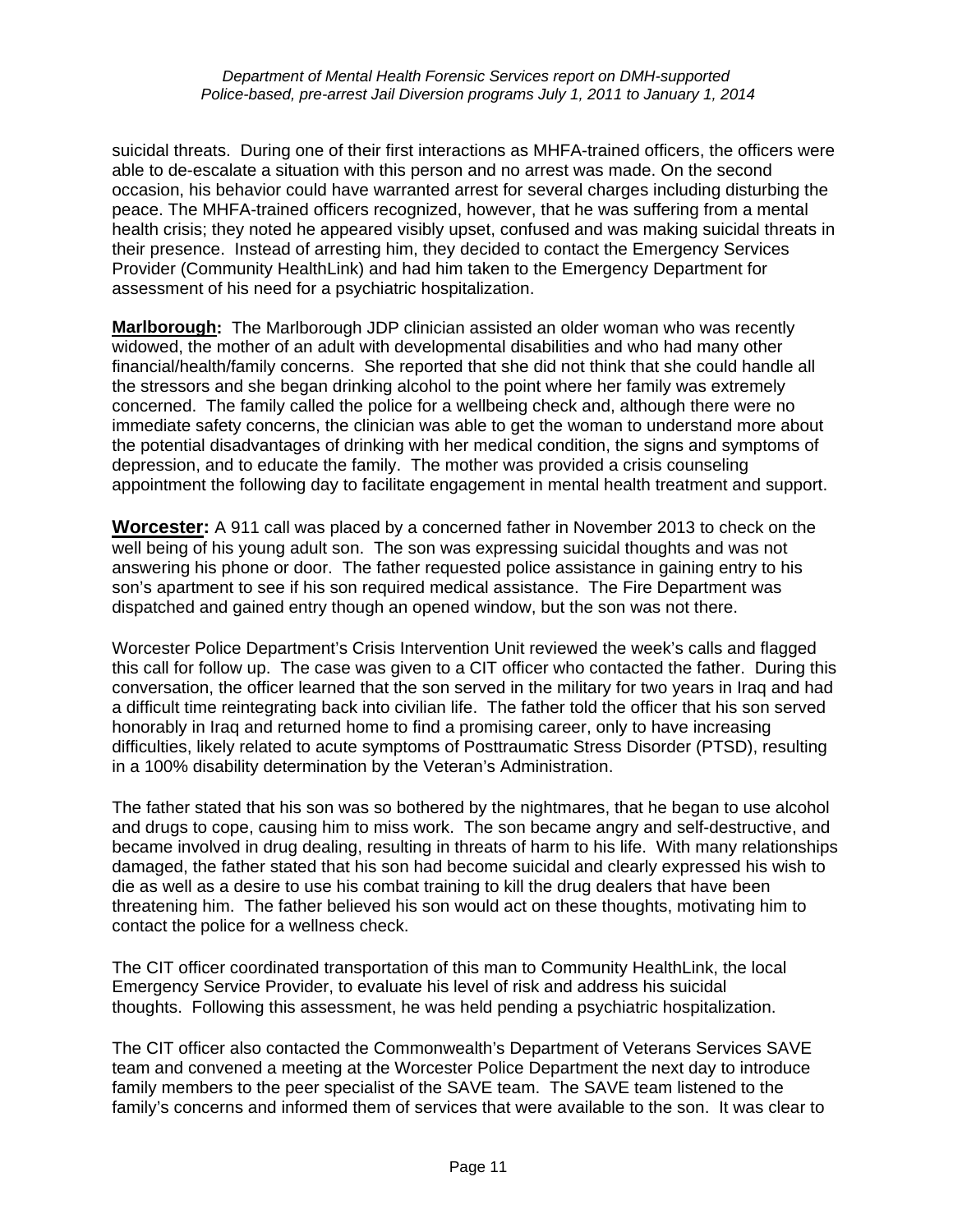the CIT officer that the family took comfort in knowing that their son is not the only soldier that has returned with these types of issues. While the family and the SAVE team spoke and developed a plan for their son.

Within a day or two, the son was placed in an intensive VA sponsored detoxification facility with counseling to treat his co-occurring disorder. Upon completion of this program, the veteran will attend a program designed to integrate soldiers back into the civilian world by giving them copings skills needed to reenter the workforce and to foster healthy relationships.

In addition to the services mentioned above, the veteran was assigned a court advocate to help him with his legal affairs. Lastly, the veteran's family was also offered services, by the VA and CHL, to help them deal manage the stress and learn how to best support their family member in crisis. Having a CIT trained officer helped to heighten awareness of community connections and addressing individuals in crisis.

#### **FUNDING HISTORY**

State funding to DMH for police-based jail diversion programs has evolved, with the initial funding appropriated in FY 07 of 400K for grant and programmatic expenditures. In FY13 grant funding availability increased to \$585K which allowed the expansion of programs into new communities. Programmatic funding encompassed \$205K, for a total of \$790K allocated to law enforcement-based jail diversion services in FY13. Further expansion occurred in FY 14 of \$331K, for a total of \$1,121,000 dedicated to police-based jail diversion programs in FY 14.

#### **PROGRAM DATA**

Data collection is viewed as a programmatic priority to ensure an ability to evaluate outcomes related to expenditures. Data collection and standardized outcome assessments have been an important component of DMH funded law enforcement-based diversion programs.

DMH goals include the ability to capture data related to diversion outcomes for all programs, regardless of program model. Thus, data collection efforts continue to evolve and change as the number and type of programs has expanded. The database and data collection system shifted in FY12 allowing programs to enter their own program data and forward it to DMH for the diversion program database. With the rollout of this new process, there were significant refinements and additional data points made to the initial database (used from FY07 to FY11). CIT and MHFA programs began submitting quantitative data into the statewide database in January 2013. Previously, CIT and MHFA programs submitted narrative reports quarterly and their data was aggregated in past reports. Utilization of the new database began in January 2013 and complete fiscal year data from this database will appear in future reports.

#### **CIT AND MHFA TRAINING**

Four police departments had CIT or MHFA diversion models in FY12 and between them they provided **2,156 hours of training to 232 officers**. In FY13, seven departments provided an additional **4,980 hours of training to 244 officers** on identification of mental health and substance use (CIT & MHFA), de-escalation skills (CIT) and on local community resources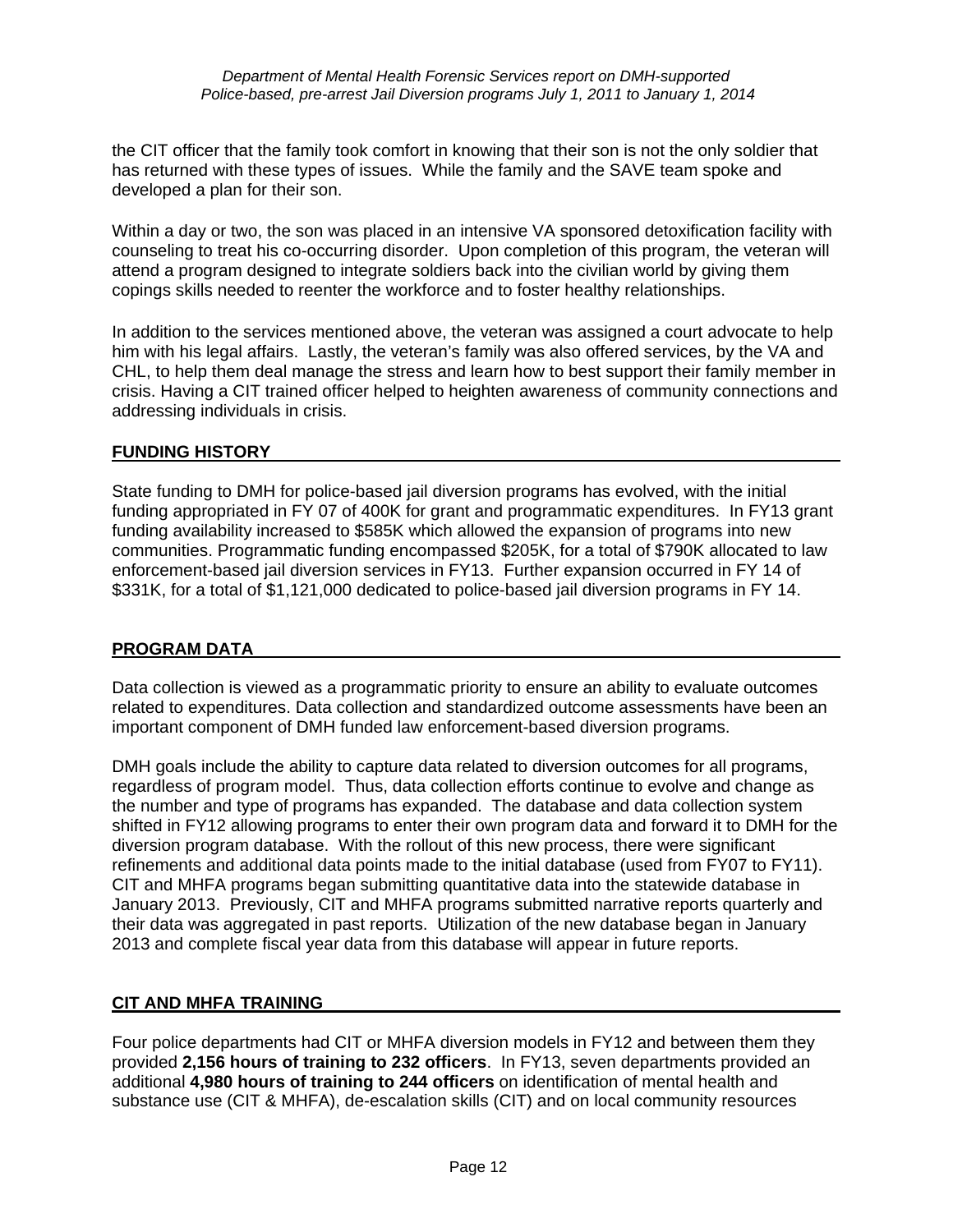*Department of Mental Health Forensic Services report on DMH-supported Police-based, pre-arrest Jail Diversion programs July 1, 2011 to January 1, 2014*

(CIT). In FY2013, MHFA-trained officers responded to 370 calls and there were 251 responses by CIT officers.

> **In FY12 and FY13 over 7000 hours of mental health training was provided to 476 officers through DMH-supported Crisis Intervention Team and Mental Health First Aid Training.**

CIT police-based programs include training curricula that are developed based on national models of CIT training as well as technical assistance from the Department of Mental Health Forensic Services. In addition to core elements, local providers and other stakeholders also participate in these trainings.

**Figure 2** below illustrates aggregate data from all jail diversion models in the Commonwealth on the nature of initial calls received by Police Department dispatch that are ultimately identified as involving mental health and/or substance use issues. Not surprisingly the majority of calls present as psychiatric crises, but noteworthy is that some calls come in as a domestic dispute (involving dispute between people residing together) or general disturbance.



**Figure 2. JDP - Nature of Call to Police**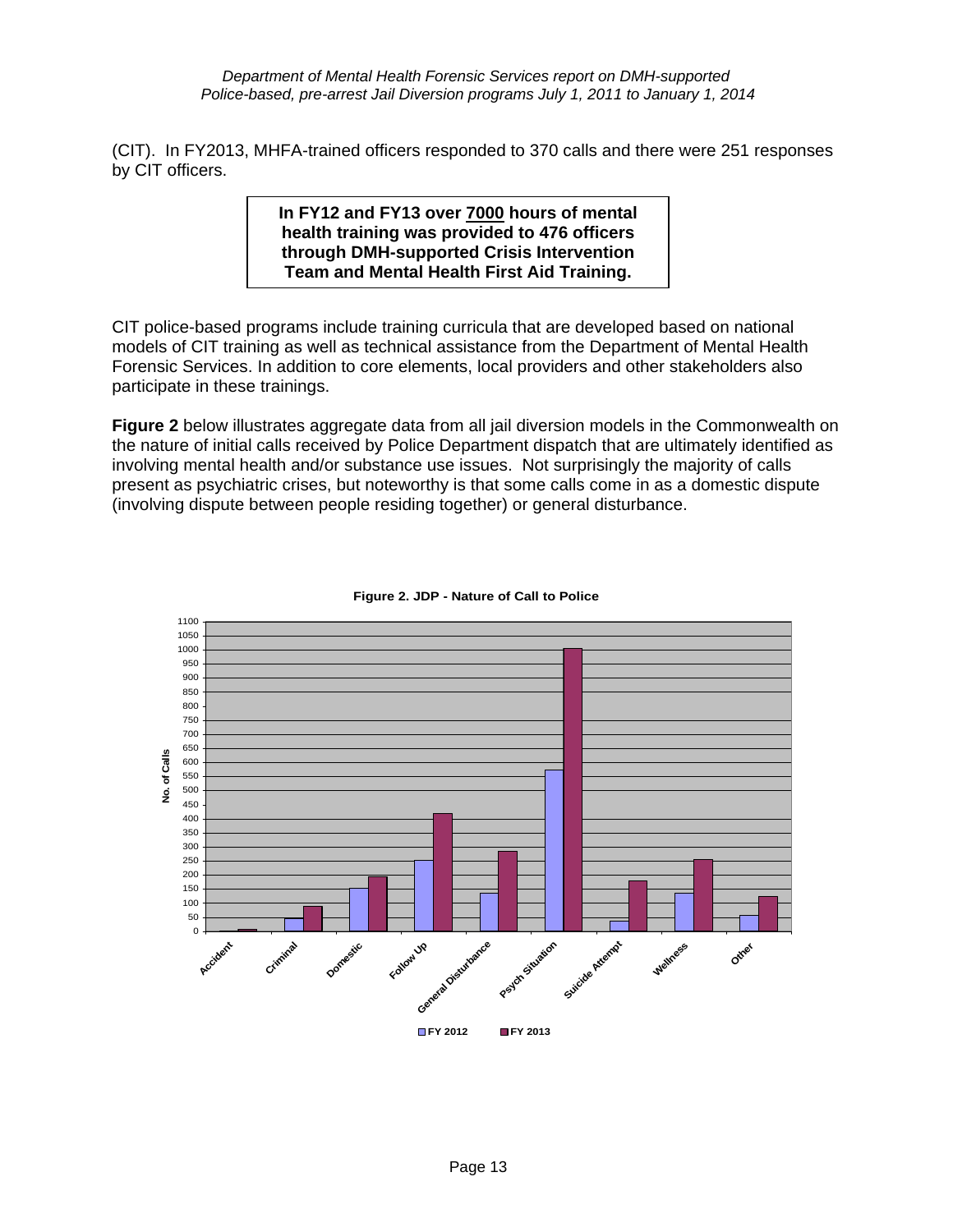**Figure 3** below analyzes the number of calls where diversion from arrest was an option during what was considered a call involving an emotionally disturbed person. For the large majority are calls, arrest (and thus diversion) is not an option. **The frequency of arrestable events ranges from 19 to 35% of all police calls to JDP programs.** Diversion from arrest is not an option when charges are mandated by law, when police feel public safety needs supersede an individual's mental health issues, or when a police call does not involve arrestable behavior.

The diverted group represents diversion from charges or diversion from custody in situations where a clinician responded with an officer but where an arrest could have occurred; i.e., community based or inpatient services were provided in lieu of arrest and filing of charges. Those not diverted were ultimately charged and entered the criminal justice system.





**Statewide, the rate of diversion for all program types ranges from 73% to 92% of those calls where diversion from arrest was an option.** Of that percentage, **Figure 4** below summarizes the most frequently occurring potential or *actual* charges/actions of those individuals who were diverted. **Predictably, minor charges make up the largest number of those that are diverted from arrest.** "*Actual*" charges means that occasionally a criminal charge is attached but the individual is diverted from custody through JDP intervention.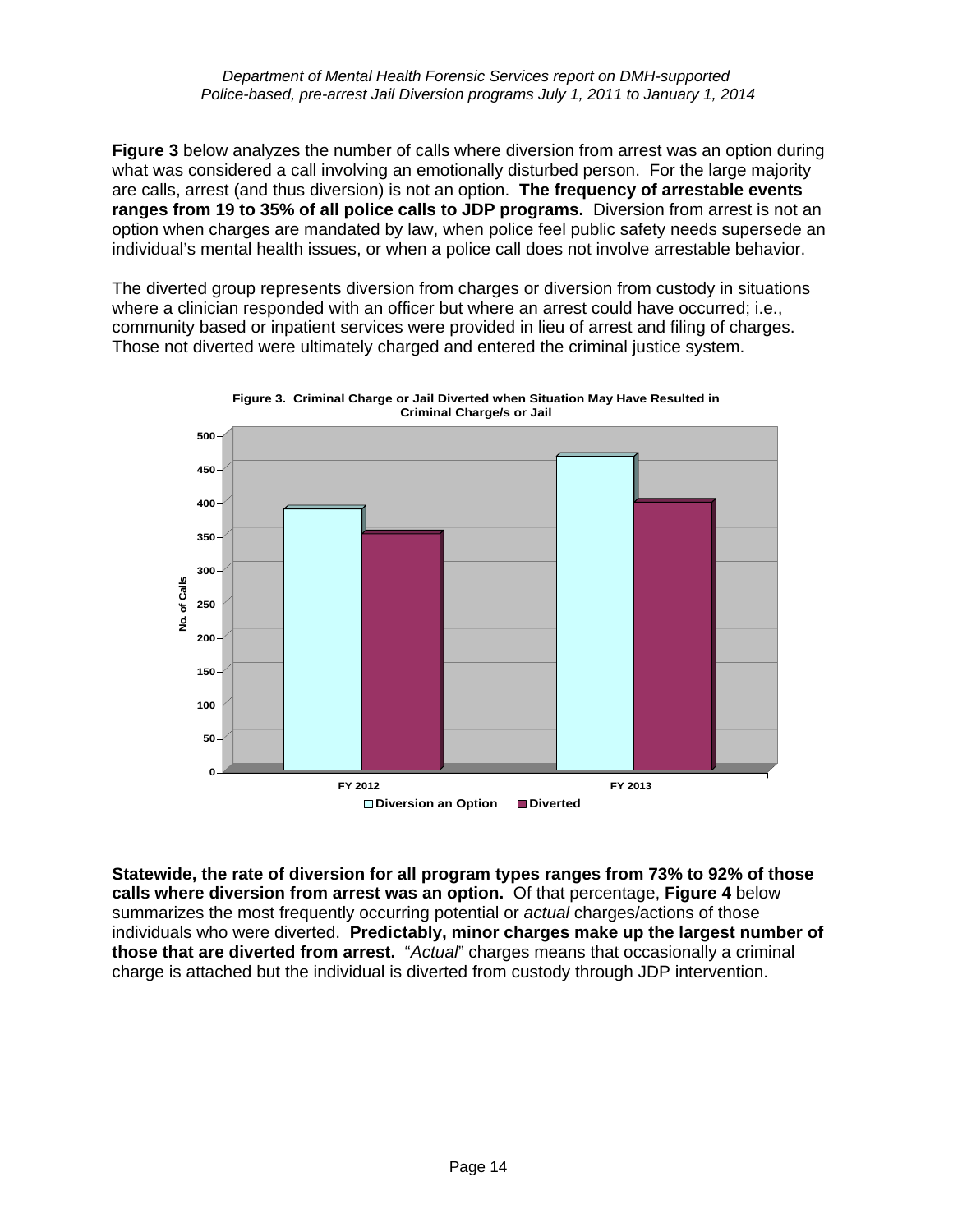*Department of Mental Health Forensic Services report on DMH-supported Police-based, pre-arrest Jail Diversion programs July 1, 2011 to January 1, 2014*



**Figure 5** below shows the most frequent diversion dispositions. **Section 12 referrals for inpatient psychiatric care and referrals to one's current community based Provider are the most frequent diversion dispositions.** The category of "other" dispositions includes a majority of clinical assessments within protective custody. With the increasing number of CIT programs in the state, on site de-escalation by officers is increasingly used in lieu of filing charges and sometimes in lieu of psychiatric hospitalization.



#### **Figure 5. Diversion Dispositions**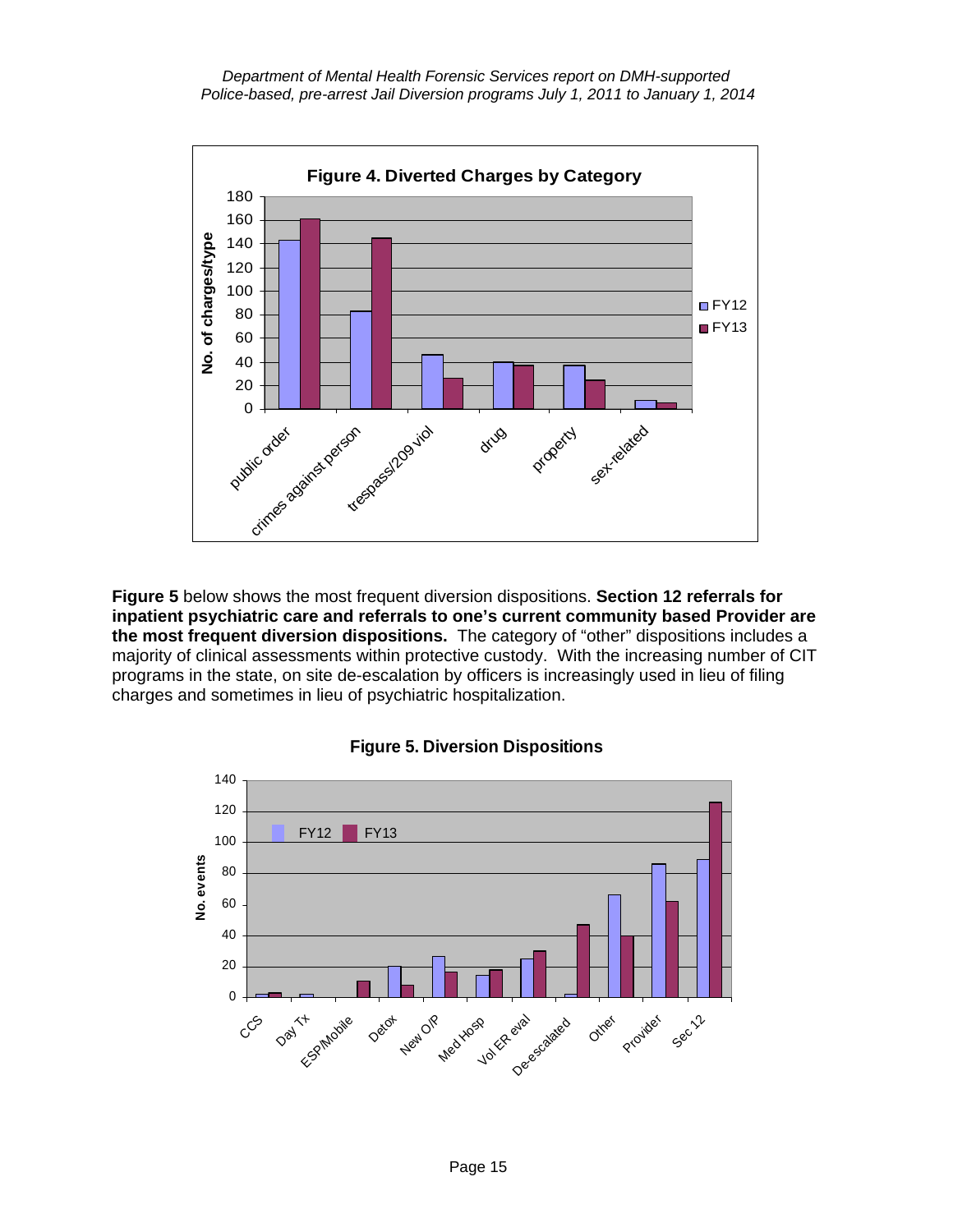*Department of Mental Health Forensic Services report on DMH-supported Police-based, pre-arrest Jail Diversion programs July 1, 2011 to January 1, 2014*

**Figure 6** below represents the aggregate data from FY2012 and 2013 and illustrates the primary clinical issues associated with co-responders to calls in which mental health and/or substance use was involved, based on a best estimation of the co-responding mental health clinician. **Almost half (42%) of the responses by jail diversion programs in FY12 and FY13 involved individuals with mood instability. The second most frequent contact (26%) is with individuals who have both mental health and substance use issues recognized at the point of contact.** Although at the time of presentation some of these issues are difficult to sort out, less than 5% of the time diversion responses involve individuals who exhibit only symptoms of substance use, though calls involving these individuals may be more frequent for police-responses. Diversion to mental health and substance use services are important components of jail diversion activities.



#### **Figure 6. Presenting Psychiatric Issue (FYs 2012 & 2013)**

**Figure 7** below shows the activities jail diversion programs engage in when diversion from arrest is not relevant to the call (i.e. non-criminal situations). The most frequent activity (25%) is participating in safety checks in the community, often at the request of family or friends of someone known to have mental health issues. For some, without this specific program intervention, subsequent contact with the police would be more likely. Police officers report that such contacts improve the relationship between the community and police department since the contact is supportive rather than punitive.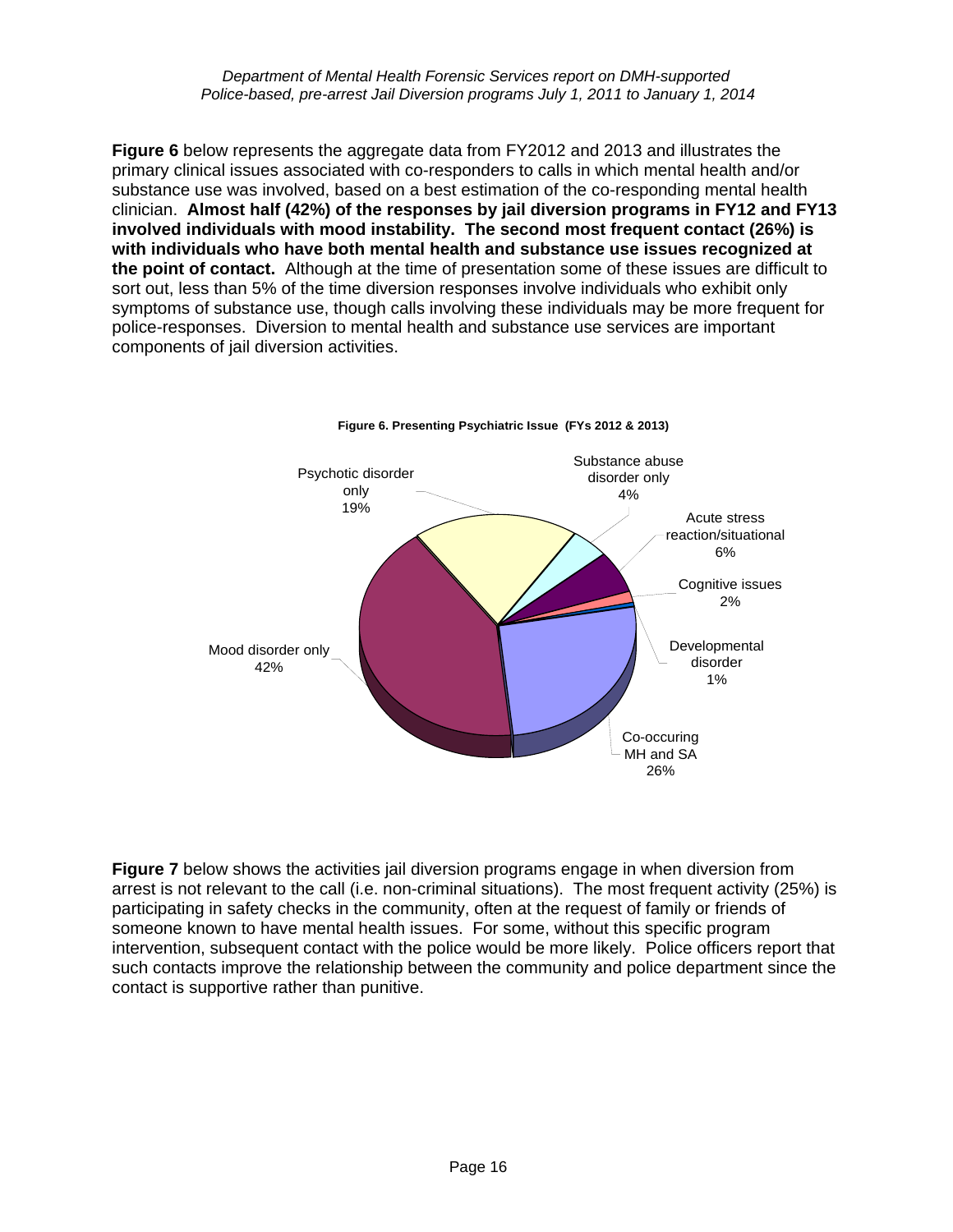

**Figure 8** below illustrates aggregate data on the primary health insurance of those individuals who were the subject of a jail diversion assessment or intervention (inclusive of non-arrest events) in FY12 and FY13, when known. Twenty six percent of individuals involved in diversion events have Massachusetts Behavioral Health Partnership (MBHP) – and another 13% were covered by an alternative Medicaid provider. Overall 39% were covered by some form of Medicaid. For 38% of this population, the insurance status of the individual was unknown. Approximately 3% of the group was known to be uninsured. Insurance status is not known for a moderate number of contact events because by definition they are crisis driven and not dependent on insurance status, and insurance status is not always ascertainable during the crisis contact.



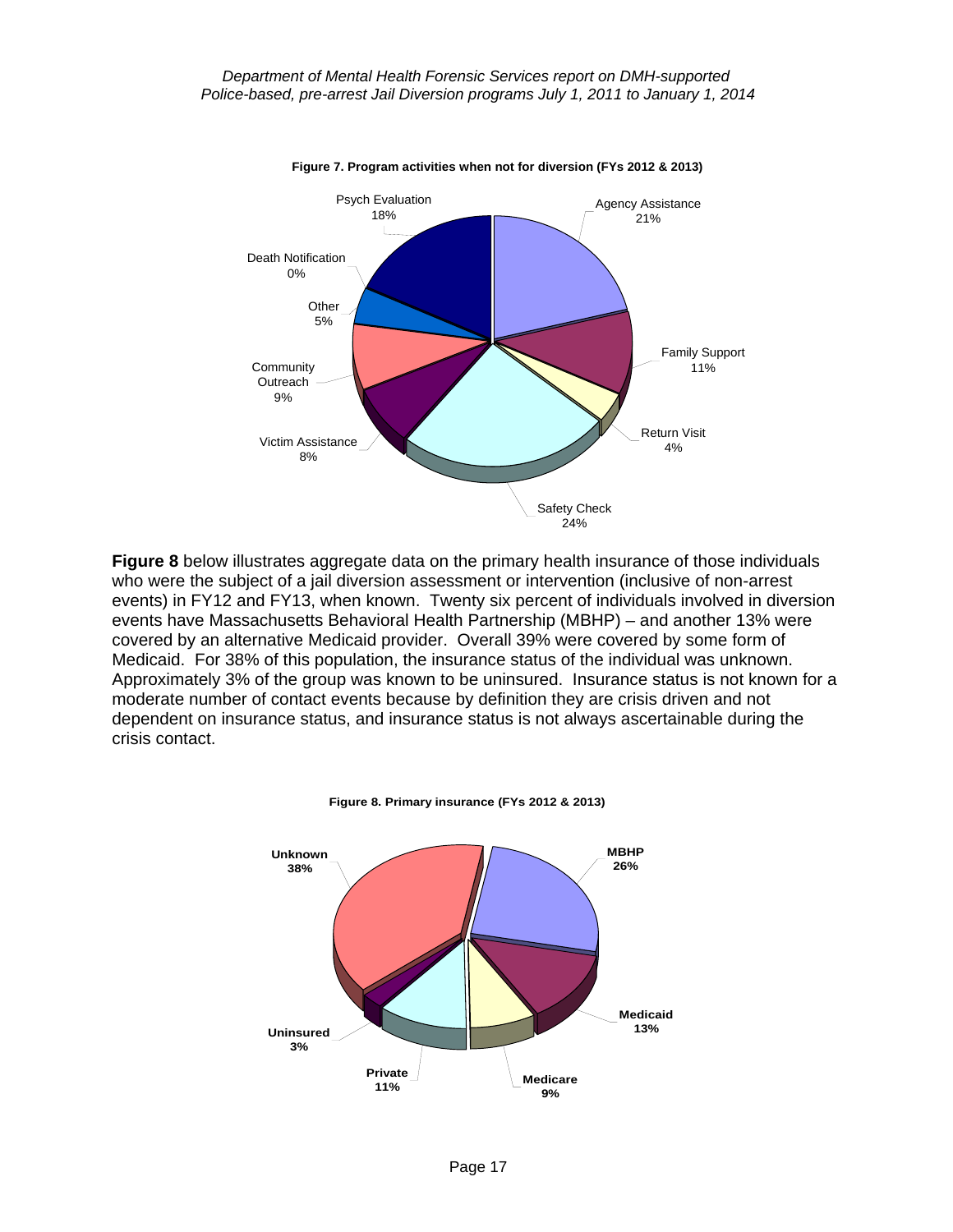#### **SPECIAL POPULATIONS: VETERANS AND YOUTH**

Beginning in FY10 DMH requests for responses included language that asked grantees to address how they would meet the needs of individuals with mental illness as well as the needs of two specific populations, veterans and youth.

**Veterans:** Two and one half million people were deployed in the last ten years and of that number, 75% were deployed more than once. Nationally, around 7% of the general population is a veteran of one war or another.<sup>[7](#page-4-0)</sup> Individuals who have served in the military, particularly those who have faced combat and multiple tours of duty are at increased risk of experiencing mental health sequelae and/or substance use difficulties. This, combined with trauma histories, may increase the risk of behavior that rises to the level of police attention (e.g., erratic driving, dramatic irritability due to trauma symptoms or brain injury). Estimates indicate that 10% of prison populations are comprised of persons with a history of military service<sup>[8](#page-17-0)</sup>, and veterans returning from multiple tours of duty may be at increased risk of involvement in the criminal justice system.

Given concerns that veterans may be increasingly represented in the criminal justice system, a variety of programs has been initiated to divert veterans from jails and prisons and to assist incarcerated veterans. DMH has established a court-referred veterans' diversion program and has included a priority to veterans in its police-based jail diversion strategies. This has included special veteran-focused trainings for police and other justice personnel and linkages to veterans' service organizations.

Identifying a veteran during a police response can be complicated, but in FY12 and FY13 we diverted from incarceration 17 individuals with a known history of military service. In addition to targeted "diversion", additional contacts and assessments made by specially trained officers or co-responding jail diversion clinicians from the DMH jail diversion programs in FY12 including interventions for 92 individuals identified as having served in the military. For FY13, 167 events involved individuals who served in the military. It is anticipated that as grantees become more familiar with the need to identify individuals with a history of military service, that additional supports and responses will become available.

Of the veterans encountered by the jail diversion programs, **Figure 9** below shows that 60% were between the ages of 27-45; 18% were between the ages of 46-65 and 18% were over 66 years old, suggesting the programs are working with Vietnam era veterans as well as veterans of more recent conflicts. Future planning involves ongoing development of mechanisms to improve data collection to help identify service members and veterans and link them to partnering agencies, programs and services. For example, beginning later in FY14, DMH is partnering with the Department of Veterans Services SAVE team to support 2.5 Veterans Justice Peers whose goals are to assist veterans in the justice system.

 $\overline{a}$ 

<span id="page-17-1"></span>With data from the United States Department of Veteran Affairs and the 2010 United States Census<br> $^{8}$  Neonan ME Mumole CL Veterans in State and Eadaml Drison 2004. Weshington, DC: U.S. Depart

<span id="page-17-0"></span><sup>&</sup>lt;sup>8</sup> Noonan ME, Mumola CJ: Veterans in State and Federal Prison, 2004. Washington, DC: U.S. Department of Justice, Bureau of Justice Statistics. NCJ 217199, 2007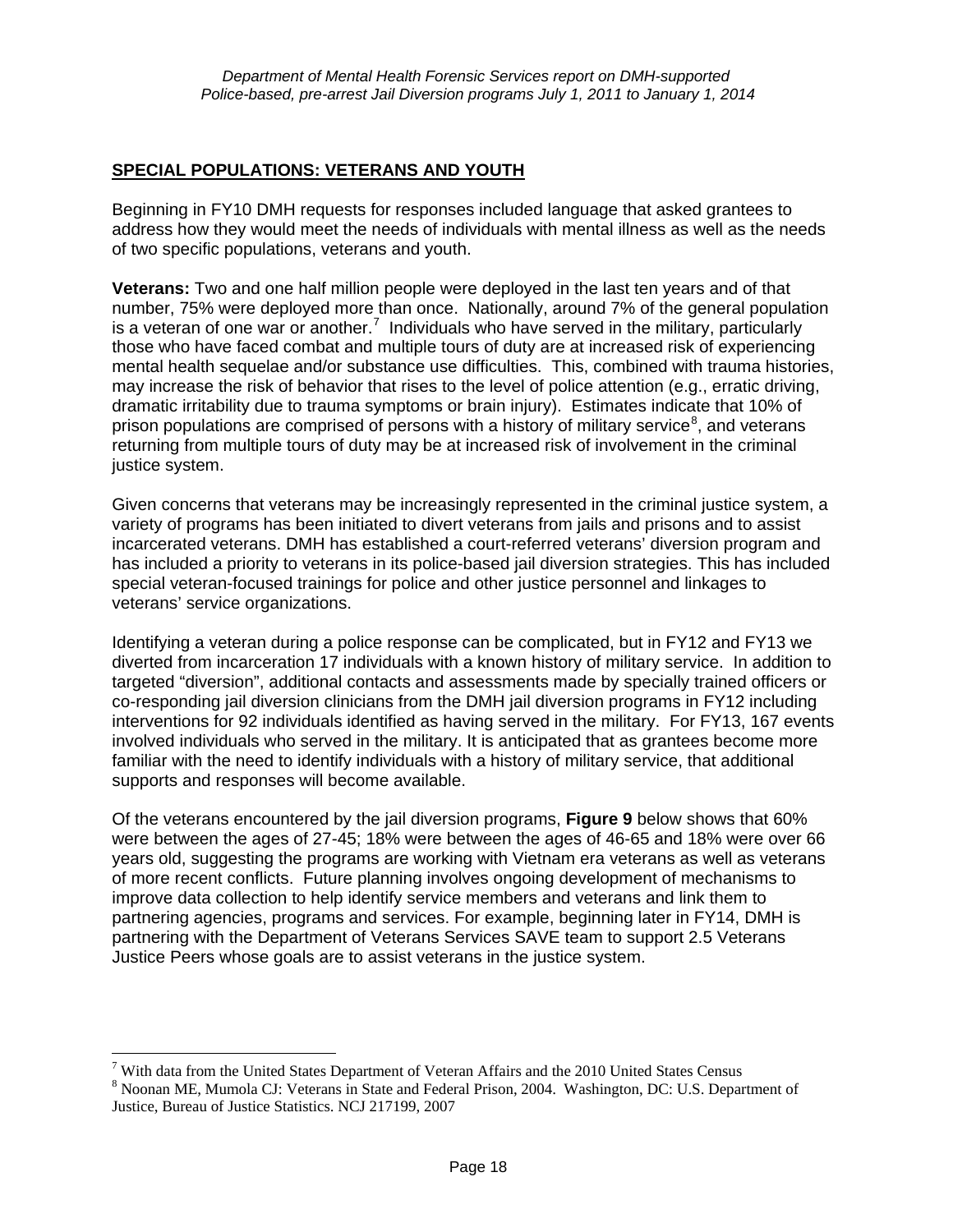**Figure 9. Military Service History by Age (FYs 2012 & 2013)**



**Youth:** The largest number of diversion assessments is with individuals between the age of 46 and 65 (30%) while the second most frequent assessment contact (29%) is with individuals between 27 and 45. A percentage of contacts by police with youth occur and are often qualified as "domestic" calls to residences by parents about a disruptive child. Ongoing work collaborating with efforts of the Department of Youth Services and other stakeholders related to the Juvenile Detention Alternative Initiative (JDAI) is expected for youth at risk of detention. In addition, future data collection efforts will examine situations in which families and youth may benefit from specific referrals.

## **REGARDING COST SAVINGS: SOME THEORIES OF COST AVOIDANCE**

Projecting cost savings of jail diversion programs is challenging as treatment and criminal justice costs are often examined separately, and cost estimates do not include an analysis of long-term savings or expenditures. In the short term, national data shows that diversion programs initially shift costs from criminal justice to the mental health system. Typically more intensive services are needed when someone is in crisis, but longer term savings get realized over time as treatment need and costs decrease as well as decreases in future criminal justice involvements.<sup>[9](#page-17-1)</sup>

As part of a cost-avoidance projection, some have begun to look at savings obtained if police are able to divert individuals both from arrest and from emergency room utilization when those levels of intervention are not necessary. Specifically, significant savings to hospital Emergency Rooms would be realized through pre-arrest, police-based diversion programs by decreasing unnecessary visits to Emergency Rooms (an estimated savings \$3,000 to \$4,000<sup>10</sup> each visit –

<sup>-&</sup>lt;br>9

<span id="page-18-1"></span><span id="page-18-0"></span> $^{10}$  Savings estimate based on abstracted data from information in these reports/articles: *Washington State Hospital Association: Potentially Avoidable Emergency Room Use (February 20122); New York Times (12/26/13) Health Care Costs for Mentally Ill Soar and Hospitals Seek Better Way; "How Much Will I Get Charged for This?" Patient*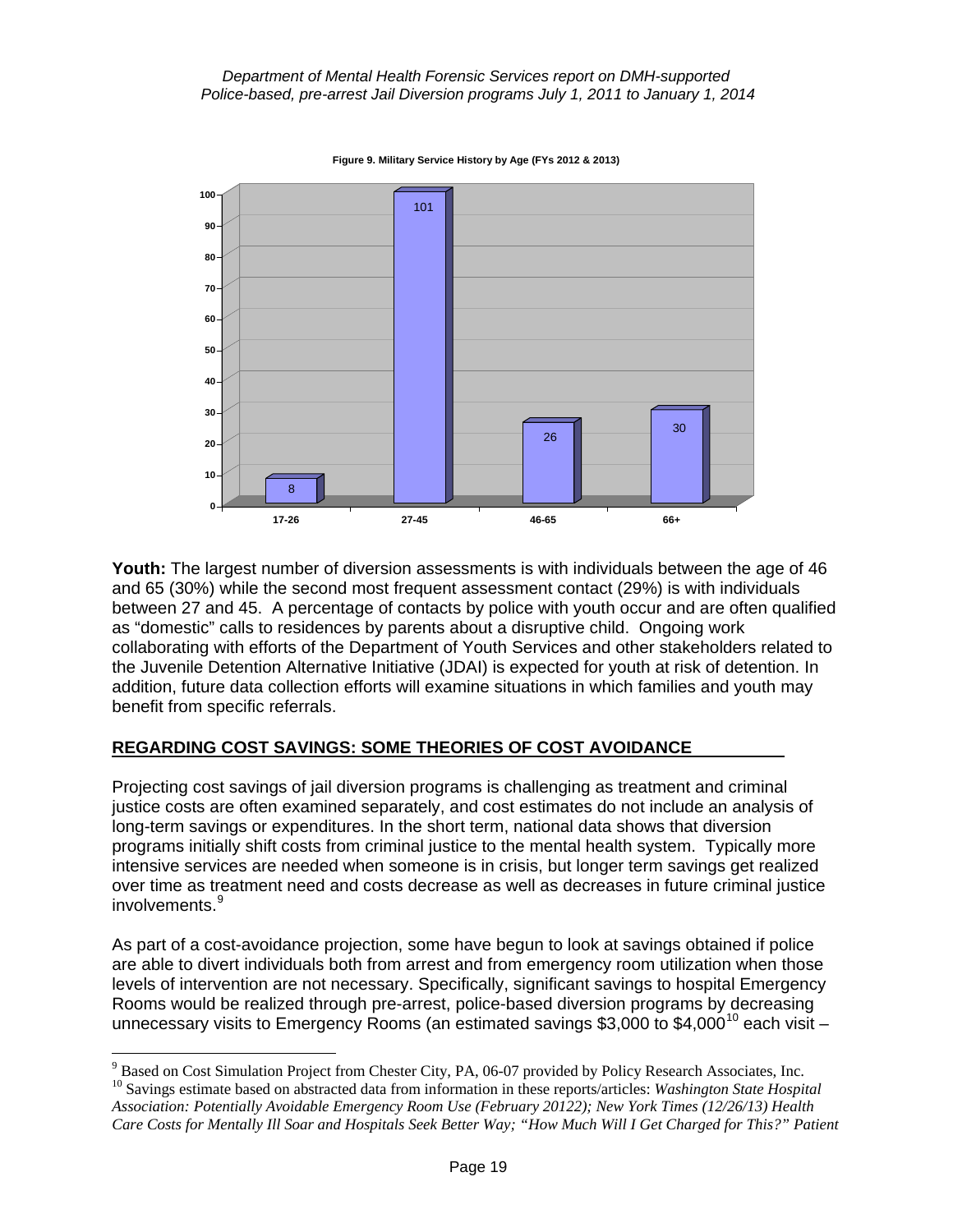#### *Department of Mental Health Forensic Services report on DMH-supported Police-based, pre-arrest Jail Diversion programs July 1, 2011 to January 1, 2014*

not including police time away from their shift). Further savings are realized to local communities and municipalities through improved coordination between services, potentially reduced injury by increased officer training and skills development, and collaboration with clinical providers who can work with individuals over time so that police are freed to respond to public safety matters.

Savings may also be realized downstream if appropriately targeted mental health services are provided and costly cycling between systems lessens. National data suggests that jail diversion programs can alleviate jail and emergency room over-crowding, reduce the costs of incarceration, shrink court dockets, and decrease unnecessary prosecution.<sup>[11](#page-18-1)</sup>

DMH has begun collecting data on diversions from Hospital Emergency Rooms in order to better track estimated cost savings by the Commonwealth's grantee Police-based jail diversion programs. These and other sav[i](#page-20-1)ngs are estimated in the below table:  $\frac{1}{1}$ 

| Total # events                                | $N = 2174$ | @ est. cost<br>per event | <b>Estimated potential</b><br>savings realized 7/1/11 to<br>6/30/13 |
|-----------------------------------------------|------------|--------------------------|---------------------------------------------------------------------|
|                                               |            |                          |                                                                     |
| Diverted from Emergency Room                  | 1312       | \$3,500                  | \$4,592,000                                                         |
| <b>Diverted from Arrest</b>                   | 768        | \$2,000                  | \$1,536,000                                                         |
|                                               |            |                          |                                                                     |
|                                               | 400        | \$130/day                | \$208,000                                                           |
| Diverted from Jail custody                    | (estimate) | x 4 days                 |                                                                     |
|                                               |            |                          |                                                                     |
| <b>ESTIMATED COST SAVINGS FOR TIME PERIOD</b> |            |                          | \$6,336,000+                                                        |

+ Costs not factored into this estimated savings include court fees, public defender and district attorney salaries, police costs for court appearances, potential for reduced injury and related costs, and other miscellaneous cost.

#### **CONCLUSION**

 $\overline{a}$ 

The prevalence of individuals with mental illness and co-occurring substance use disorders in jails and prisons is higher than in the general population.<sup>12</sup> Nationally, alternatives to

incarceration have gained momentum as a humane and cost effective strategy to reduce criminal justice costs and improve access to health care without compromising public safety. Early identification of individuals with mental health needs at each level of contact with the criminal justice system can improve their access to care and improve long-term treatment outcomes. Effects of these types of

**Early identification of individuals with mental health needs at each level of contact with the criminal justice system can improve their access to care and improve long-term treatment outcomes.**

*Costs for the Top Ten Diagnoses in the Emergency Department. PLOS ONE (plosone.org) February 2013, vol. 8, issue 2, e55491.* 

 $11$  1 in 31: The Long Reach of American Corrections in Massachusetts by The PEW Center on the States, 2009.

<span id="page-19-0"></span><sup>&</sup>lt;sup>12</sup> 1 in 31: The Long Reach of American Corrections in Massachusetts by The PEW Center on the States (2009).